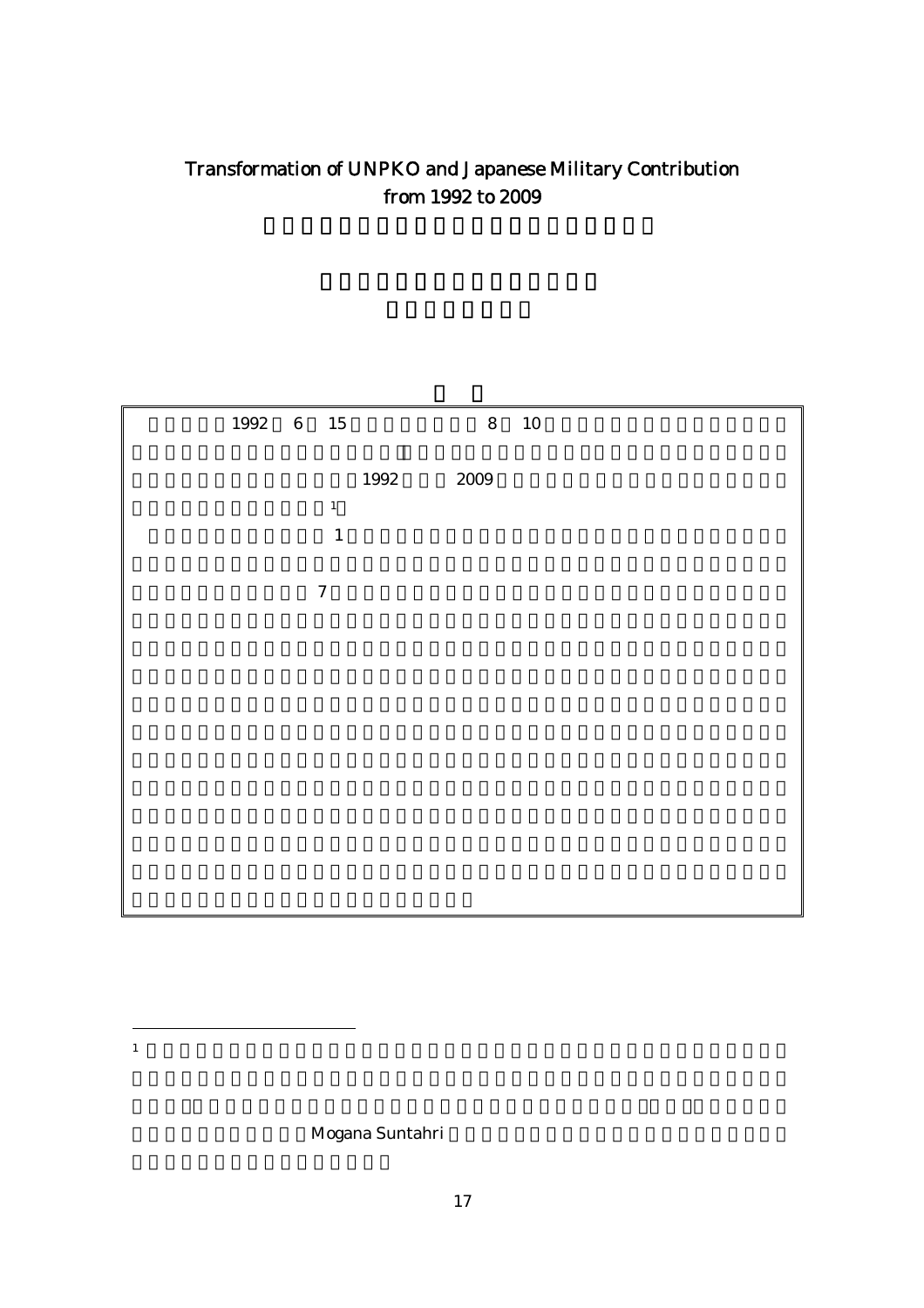### **Introduction**

 $\overline{a}$ 

After the end of the Cold War, internal conflicts have been considered a new threat to international peace and security. The United Nations Peacekeeping Operations (UNPKO) established in the early 1950s have been given comprehensive mandates to deal with post-conflict reconstruction, called 'peacebuilding'. The growing number of and demands for such UNPKO have resulted in an 'overstretching' of the capacity to respond. A newly published discussion paper titled 'New Horizon (2009)' aims at promoting the rebuilding of a new partnership towards a more flexible, effective, and efficient UNPKO mechanism. Japan is one of the member states that have non-permanent seats in the UN Security Council for 20 years in total which has made Japan one of the longest serving members among other non-permanent members. Hence, Japan has a role to play as a responsible partner in meeting the challenges of UNPKO. Before discussing what approach Japan should take, the question of why Japan contributes to UNPKO should be discussed among politicians, governmental officials and the public.

As one of the contributors to UNPKO, Japan has deployed military personnel since 1992 under the Law Concerning Japan's Cooperation in the UN Peacekeeping Activity and other Activities (the IPC law). It has often been pointed out that there is a gap between the transformation of UNPKO and Japanese legal restrictions for military deployment which has been constrained by the high standards of the five principles 2 which are articulated in the IPC law. The principles are carefully articulated not to circumvent Article of the Japanese Constitution which prohibits the use of military power. Yet in fact, Japan's military exercises show that Japan has adapted itself to the transformation of UNPKO and peacebuilding needs without amending the Constitution and with minor amendments to the law in 1992 and 2001.

The paper examines how the IPC law from 1992 to the end of 2009 has contributed to UNPKO through deep investigation of Japan's experiences with several interviews with deployed Japanese military personnel. It attempts to find a character

<sup>2</sup> The Five Principles: 1. Agreement on a cease-fire shall have been reached among the parties to armed conflict. 2. Consent for the undertaking of UN peacekeeping operations as well as Japan's participation in such operation shall have been obtained from the host countries as well as the parties to armed conflicts. 3. The operations shall strictly maintain impartiality, not favoring any of the parties to armed conflicts. 4. Should any of the requirements in the above-mentioned guideline cease to be satisfied, the International Peace Cooperation Corps may suspend International Peace Cooperation Assignments. Unless the requirements are satisfied again in a short term, the Government of Japan may terminate the dispatch of the personnel engaged in International Peace Cooperation Assignments. 5. The use of weapons shall be limited to the minimum necessary to protect the lives of personnel, etc.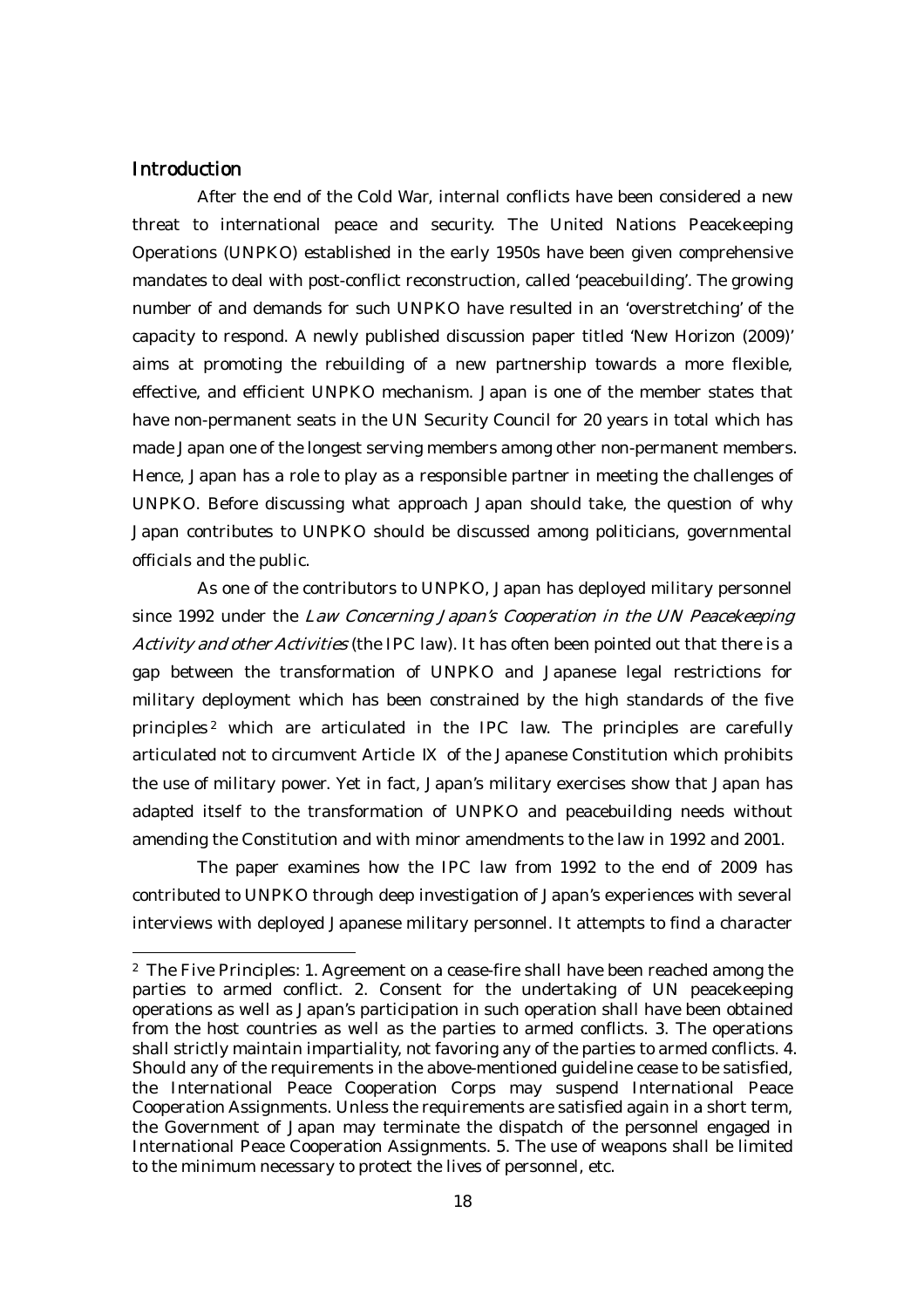of the Contribution and how Japan has responded to the recent needs and the transformation of UNPKO. The first section describes the recent development of UNPKO, particularly focusing on four generations of UNPKO, the peacebuilding tasks of multi-dimensional peacekeeping missions and the role of the military in the current context. In the second section, Japan's past military contribution under the IPC law is extensively analysed in relation to the following points: four categories and the current characteristics of UNPKO, two deployment types, and its activities.

#### I. Transformation of UNPKO

UNPKO are the primary instrument of the UN to maintain international peace and security. Historically, UNPKO have been a practical tool of UN security policies3. A new type of UNPKO has since appeared whose principal function is to support post-conflict reconstruction in the interests of national peacebuilding and of furthering regional stabilization, as well as global peace and security. Since its establishment, there are two fundamental aspects to the transformation of UNPKO, that is, the changing interpretation of the three principles on UNPKO and the UNPKO's structure. Before considering Japan's military deployment to UNPKO, this section reviews the development of various types of UNPKO, which are classified according to four generations.

#### 1. Four Categories and Two Characteristics

First Generation: UNPKO are often classified into four categories called 'generations'. The first generation, sometimes called 'traditional' PKO, involves maintaining 'peace' as indicated by an absence of violent conflict, normally secured through ceasefire agreements with a minimum of military presence. The core activities of this generation are of mainly two types, military observation without any arms and maintenance of a military presence as a buffer between parties. The three basic principles of UNPKO—consent of the parties, impartiality, and non-use of force except in self-defence and defence of the mandate, which were clarified during the first generation's experiences of the Cold War period—have made UNPKO an effective security tool to maintain 'peace'. However, it is important to bear in mind that its successes often depend on the character of the dispute<sup>4</sup>, the extent of the mandate, and

<sup>3</sup> Chadwick F. Alger, 'Thinking about the Future of the UN System', Global

Governance, Vol.2, No.3, September-December 1996, p.341.

<sup>4</sup> However, it has been pointed out that the protracted existence of UNPKO has often resulted in enmities becoming embedded and in a loss of political will to end the conflict.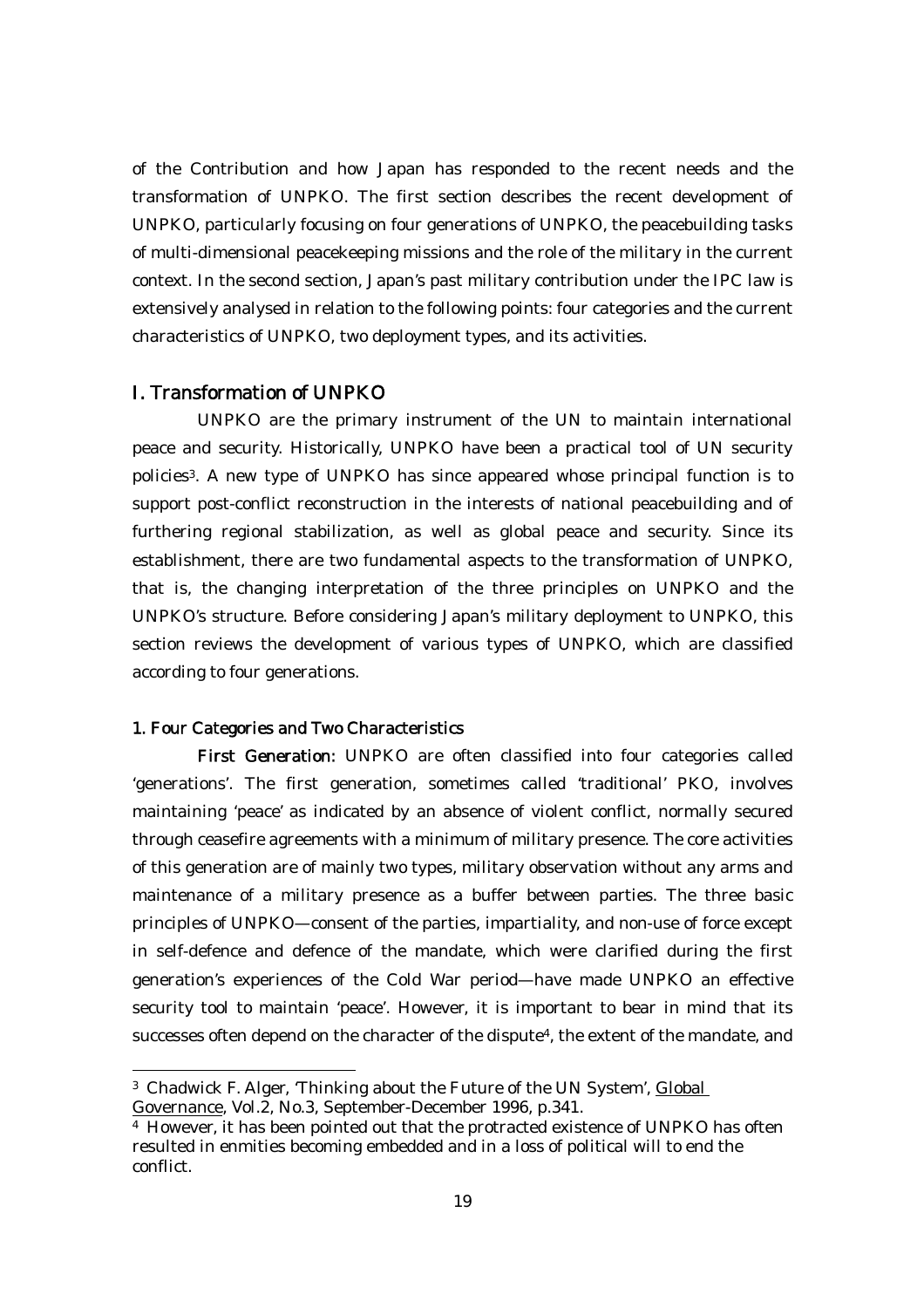the shared values of the international community, and changes in these conditions have induced the evolution of UNPKO after the end of the Cold War<sup>5</sup>.

As first generation PKOs, six missions have been deployed. They are the United Nations Truce Supervision Organization (UNTSO), the United Nations Military Observer Group in India and Pakistan (UNMOGIP), the United Nations Peacekeeping Force in Cyprus (UNFICYP), the United Nations Disengagement Observer Force (UNDOF), the United Nations Interim Force in Lebanon (UNIFIL), and the United Nations Mission for the Referendum in Western Sahara (MINURSO). As the Table 1 shows, these are mostly composed of military sections, troops and military observers.

| Acronym        | Start date                 | Closing<br>date | I Troops | <b>Military</b><br><b>Observers</b> | <b>Police</b> | <b>Int'l</b> | Local<br>Civilians Civilians | UNM | <b>Total</b><br>Personnel | <b>Fatalities</b> | Budget (US\$)        |
|----------------|----------------------------|-----------------|----------|-------------------------------------|---------------|--------------|------------------------------|-----|---------------------------|-------------------|----------------------|
| <b>UNISO</b>   | 01/05/1948 Present         |                 |          | 151                                 | Ol            | 97           | 126                          |     | 374                       | 49                | 66,217,000(2008-10)  |
|                | UNMOGIP 01/01/1949 Present |                 |          | 45                                  | Ol            | 25           | 46                           |     | 116                       |                   | 16,957,100 (2008-10) |
| <b>UNFICYP</b> | 01/03/1964 Present         |                 | 846      |                                     | 67            | 39           | 112                          |     | 1064                      | 179               | 54,412,700           |
| <b>UNDOF</b>   | 01/06/1974 Present         |                 | 1,038    |                                     |               | 37           | 105                          |     | 1,180                     | 43                | 45,029,700           |
| UNIFIL         | 01/03/1978 Present         |                 | 12.235   |                                     | Ol            | 321          | 653                          |     | 13.209                    | 281               | 589,799,200          |
|                | MINURSO 01/04/1991 Present |                 | 20       | <b>216</b>                          | 61            | 96           | 156                          | 20  | 514                       | 15                | 53,527,600           |

Table. 1 List of Traditonal Peacekeeping Operations

The data is based on DPKO HP at the end of 2009 http://www.un.org/en/peacekeeping/bnote.htm.

Second Generation and UNTAC: The United Nations Transitional Authority in Cambodia (UNTAC) is a very famous example of the second generation UNPKO, comprising military, police, and civilian personnel and was given a peacebuilding mandate to support implementation of peace agreements in the aftermath of civil war. Similar UNPKO include the United Nations Operation in Mozambique (ONUMOZ), the United Nations Observer Mission in Liberia (UNOMIL). In the case of UNTAC, one can observe not only its composition but also the challenges it faces in the new interpretation of the basic principles for dealing with the aftermath of civil war.

Under the Agreement on a Comprehensive Political Settlement of the Cambodia Conflict, UNTAC was delegated 'all powers necessary' by the Supreme National Council to ensure the implementation of the Agreement, which included a provision for the conduct of free and fair general elections, military arrangements, civil

<sup>5</sup> Hironobu Sakai, 'Legitimization of Measures to Secure Effectiveness in UN Peacekeeping: The Role of Chapter of the UN Charter', Public Interest Rules of International Law: Towards Effective Implementation, Ashgate Publishers, 2009, pp. 111-112.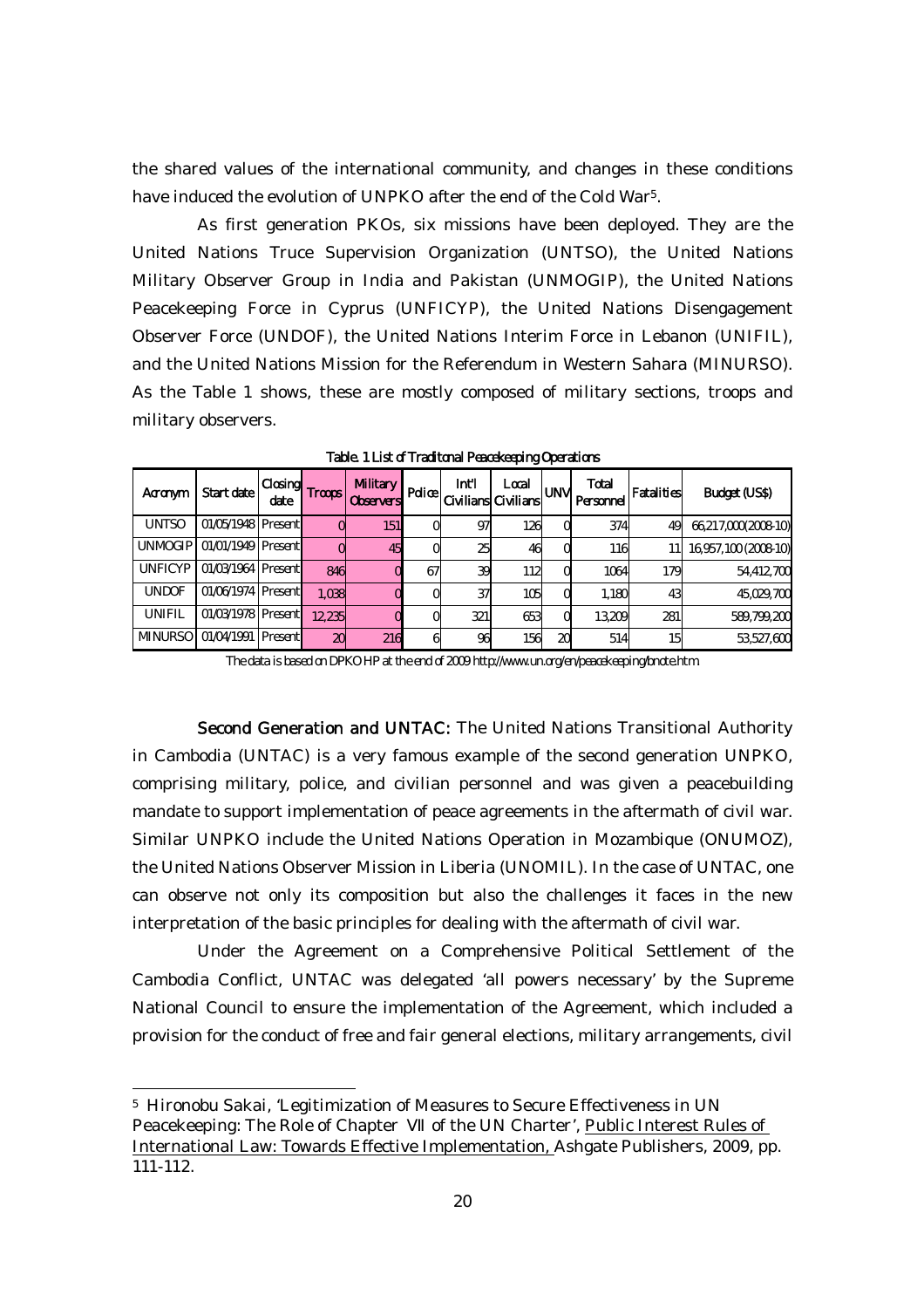administration, and the maintenance of law and order in a given mandate<sup>6</sup>. In exercising this large administrative power, UNTAC repeatedly requested that 'neutrality' in the politically fragile situation at that time be assured in the mandate document7. The position of UNTAC is completely different from that of the traditional PKO acting as a neutral buffer between two conflicting parties. Though it was required to be neutral in relation to the four Cambodian parties, it nonetheless stepped into the national political and military arenas in practice during that country's transitional phase.

After Pol Pot's party boycotted the national election and sabotage activities began, UNTAC decided to send a military unit to 'defend' the election<sup>8</sup>; it stopped demobilization of all personnel and allowed the units to use their own forces to repulse Pol Pot's party and secure the safety of polling stations<sup>9</sup>. This decision secured a success of election though it continued to use force only in self-defence<sup>10</sup>. This event shows the fluctuation of the basic principles of UNPKO when they face the challenge of implementing political activities in a fragile field situation where security vacuums exist. What should UNPKO do when the consent of parties is lost, how should they maintain their neutrality and impartiality when they are given a large mandate, protect their mission and civilians, and carry out their mandates with the minimum use of force? The UNTAC experience raises such questions.

Third Generation The third generation, so-called 'peace enforcement' type of UNPKO, such as the United Nations Operation in Somalia (UNOSOM ) and the United Nations Protection Force (UNPROFOR) in the 1990s, was a risky and ambitious experiment. UNPKO authorized a coercive mandate under Chapter of the UN Charter, in which they were neither neutral nor impartial but became one of

<sup>6</sup> UN Doc. A/47/608-S/23177 (30 Oct 1991).

http://daccess-dds-ny.un.org/doc/UNDOC/GEN/N91/361/63/IMG/N9136163.pdf?OpenE lement

<sup>7</sup> Such a stipulation can be found in Article and paragraph 1 in Section B in Annex 1.

<sup>8 &#</sup>x27;The mission is not defending Cambodia. Therefore, the UNTAC Military Component will not be drawn into internal security operations. Nor is the mission to defend the political process but we are in Cambodia to defend an electoral process,' according to the force commander of UNTAC, John M. Sanderson, 'Preparation for, deployment and conduct of peacekeeping operations: a Cambodia snapshot', a paper presented at the conference on UN Peacekeeping at the Crossroads, Camberra 21-22 May 1993 p.10, quoted in Findlay, The Use of Force in UN Peace Operations, pp. 125-126.

<sup>9</sup> Simon Chesterman, 'The Use of Force in UN Peace Operations'' You the People: The United Nations, Transitional Administration, and State-Building, Oxford University Press, London, 2004, p.15.

<sup>10</sup> The fatalities by Malicious Act were 25 in UNTAC which includes Japanese UN Volunteer and his interpreter.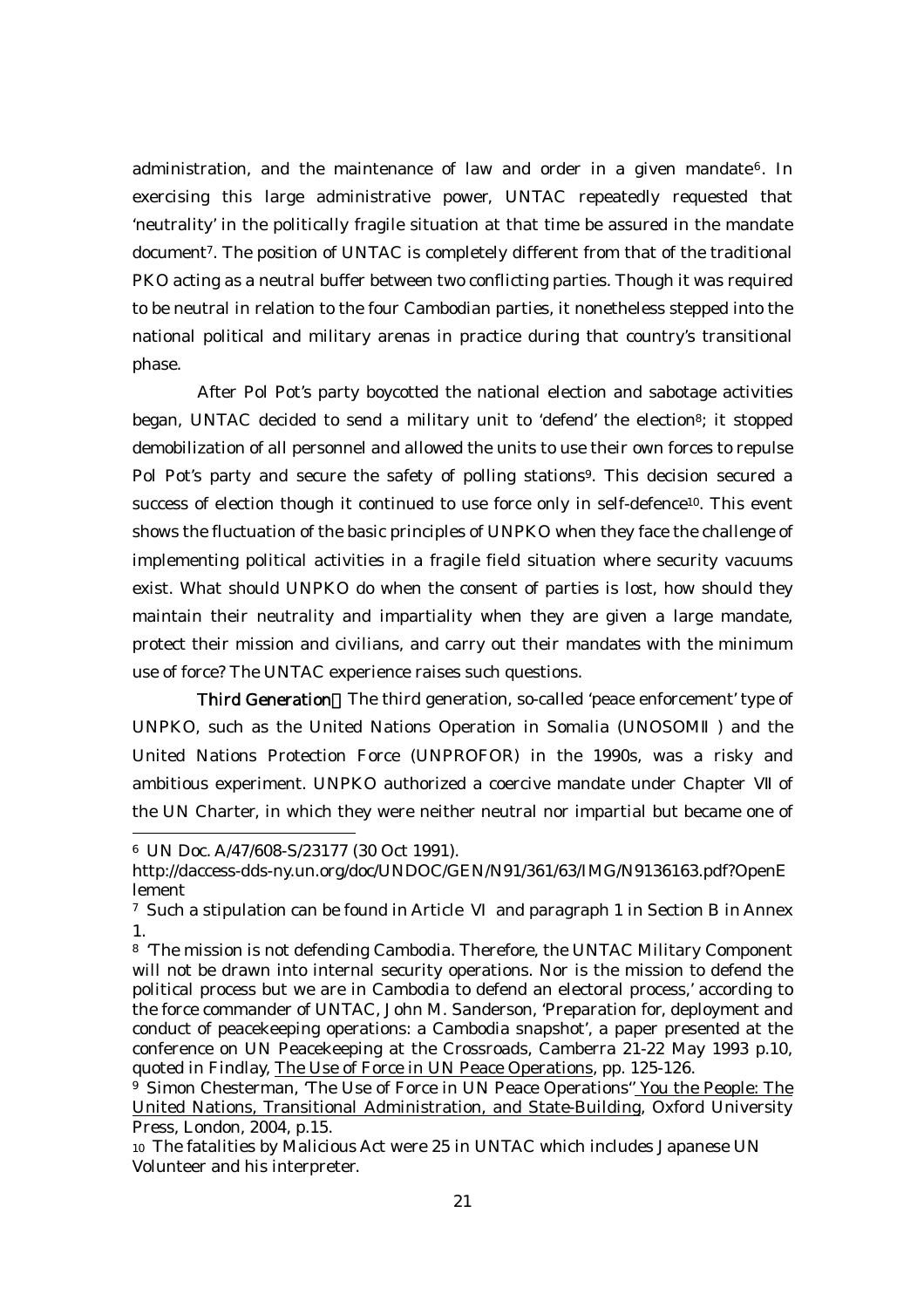the actors in the conflict since they were mandated to end the conflict. It is the general understanding that these experiments failed, and the UN realized that enforcement of peace is not something the UN should and can do. UNPKO have not performed enforcement activities since then.

Fourth Generation The recently deployed UNPKO called the fourth generation are the United Nations Mission in Sudan (UNMIS), the United Nations Stabilization Mission in Haiti (MINUSTAH), and the United Nations Organization Mission in Democratic Republic of the Congo (MONUC). These appear to be a newly invented tool by the UN. Like the second generation PKO, their role is also a comprehensive one that aims to support post-conflict peacebuilding and authorized by Chapter , although they differ in terms of 'integration', will explain later.

 The core tasks of the multi-dimensional UNPKO are, for example, election support, stabilization, Disarmament, Demobilization, Reintegration (DDR), rule of law, human rights, and so on. As they have been given a broader mandate, the fourth generation UNPKO are usually large missions and account for about 90% of the whole PKO budget. The large military component, which makes up 70% of a mission, shows the importance of military involvement in conducting the recent UNPKO.

| Acronym         | Start date | Closing<br>date | <b>Troops</b> | <b>Military</b><br><b>Observers</b> | Police | Int'l<br><b>Civilians</b> | Local<br>Civilians | <b>UNV</b> | <b>Total</b><br>Personnel | <b>Fatalities</b> | <b>Budget (US\$)</b> |
|-----------------|------------|-----------------|---------------|-------------------------------------|--------|---------------------------|--------------------|------------|---------------------------|-------------------|----------------------|
| <b>UNMIK</b>    | 01/06/1999 | Present         |               | 9                                   | 8      | 196                       | 120                | 27         | 360                       | 54                | 46,809,000           |
| <b>MONUC</b>    | 01/11/1999 | Present         | 16,844        | 705                                 | ,089   | 1006                      | 2,539              | 615        | 22,798                    | 149               | 1,346,584,600        |
| <b>UNMIL</b>    | 01/09/2003 | Present         | 10,046        | 139                                 | 1,331  | 476                       | 975                | 225        | 13,192                    | 139               | 560,978,700          |
| <b>UNOCI</b>    | 01/04/2004 | Present         | 7,027         | 192                                 | 1,166  | 407                       | 426                | 291        | 9,509                     | 60                | 491,774,100          |
| <b>MINUSTAH</b> | 01/06/2004 | Present         | 7,057         |                                     | 2,066  | 492                       | 1,221              | 205        | 11,041                    | 45                | 611,751,200          |
| <b>UNMIS</b>    | 01/03/2005 | Present         | 8,545         | 485                                 | 693    | 797                       | 2,395              | 268        | 13,183                    | 47                | 958,350,200          |
| <b>UNMIT</b>    | 01/08/2006 | Present         |               | 33                                  | 1,578  | 364                       | 880                | 195        | 3,050                     |                   | 205,939,400          |
| <b>UNAMID</b>   | 01/07/2007 | Present         | 14,659        | 210                                 | 3,941  | 999                       | 2,258              | 364        | 22,431                    | 43                | 1,598,942,200        |
| <b>MINURCAT</b> | 01/09/2007 | Present         | 2,368         | 21                                  | 248    | 398                       | 302                | 112        | 3,449                     |                   | 690,753,100          |

Table. 2 List of Multi-dimensional Peacekeeping Operations

The data is based on DPKO HP at the end of 2009 http://www.un.org/en/peacekeeping/bnote.htm.

Chapter Authorization: UNPKO by authorizing the use of all means necessary under Chapter may be 'denoting the legal basis for its action... [Its action] can also be seen as a statement of firm political resolve and a means of reminding the parties to a conflict and the wider United Nations membership of their obligation to give effect to Security Council decisions'11. Even these missions that have

<sup>11</sup> UN Doc., United Nations Peacekeeping Operations: Principles and Guidelines, 2008,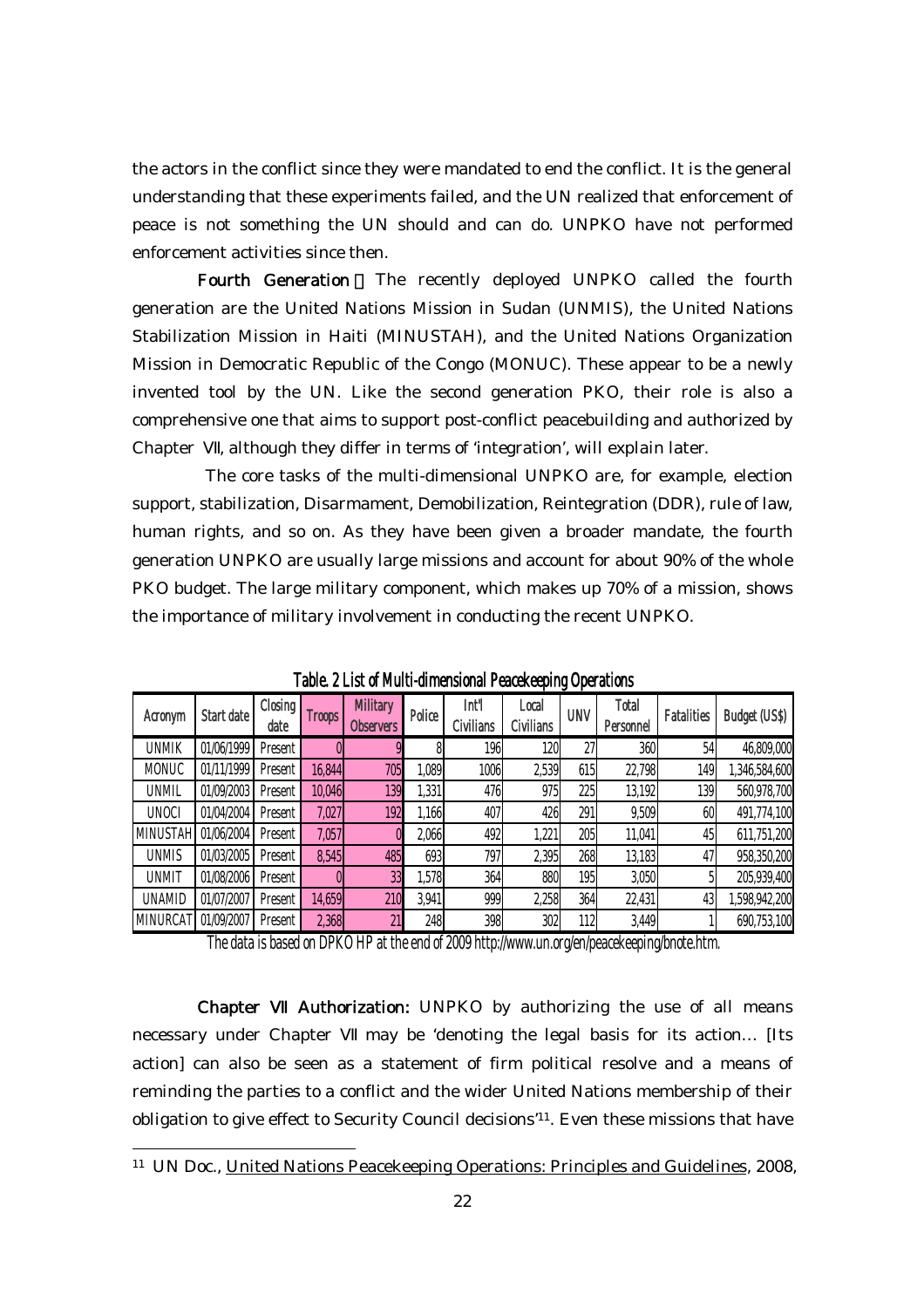Chapter authorization have not been regarded as the same as enforcement missions or third generation UNPKO, since these missions depend on the consent of the relevant parties; they accept not only the mission's deployment but also its mandates authorized under Chapter . So-called 'robust' PKO may exercise the use of force to protect their mandate against those who would disrupt the peace agreement. Thus they remain impartial as long as the consent of the parties is maintained. Despite the increasing need for UNPKO, the number of fatalities among mission personnel is increasing <sup>12</sup> . In the post-conflict situation, small insurgencies and violence still erupt, and the UNPKO and UN agencies often become military targets. As a result, the multi-dimensional UNPKO must be robust in order to protect themselves and civilians, so is their mandate.

 Integrated Mission, which began in 200713, is 'the guidance principle for the design and implementation of complex UN operations in post-conflict situations and for linking the different dimensions of peacebuilding (political, development[al], humanitarian, human rights, rule of law, social, and security aspects) into a coherent support strategy<sup>'14</sup>. Integration is an operational concept which brings together various UN agencies: all UN departments, programmes, funds, and specialized agencies; and the PKO to work in a coherent and efficient manner in both UN headquarters and field missions. This operational principle of 'integrated PKO' tries to maximize peacebuilding efforts under the integrated strategy. As illustrated in Figure 1, the integrated UNPKO have three main components: Military, Civilian, and Police. This structure is formed with accumulated experiences in the past as regards the best way to maximize peacebuilding efforts in areas such as the rule of law, military, and political activities; humanitarian assistance; and development. As pointed out in the famous 'Brahimi Report', peacekeeping and peacebuilding are 'inseparable partners' in complex peace operations15.

-

15 Report of the Panel on United Nations Peace Operations, 2000, para.28

http://www.un.org/peace/reports/peace\_operations/

p.18.

http://peacekeepingresourcehub.unlb.org/Pbps/Library/Capstone\_Doctrine\_ENG.pdf 12 Statistics of fatalities in UNPKO can be found at

http://www.un.org/en/peacekeeping/fatalities/

<sup>&</sup>lt;sup>13</sup> Note from the Secretary-General, Guidance on Integrated Missions, 9 February 2006.

http://www.undg.org/docs/9899/Note-of-Guidance-on-Integrated-Missions-2006.pdf 14 Note of Guidance on Integrated Missions, 17 January 2006, para.4

http://www.undg.org/docs/9899/Note-of-Guidance-on-Integrated-Missions-2006.pdf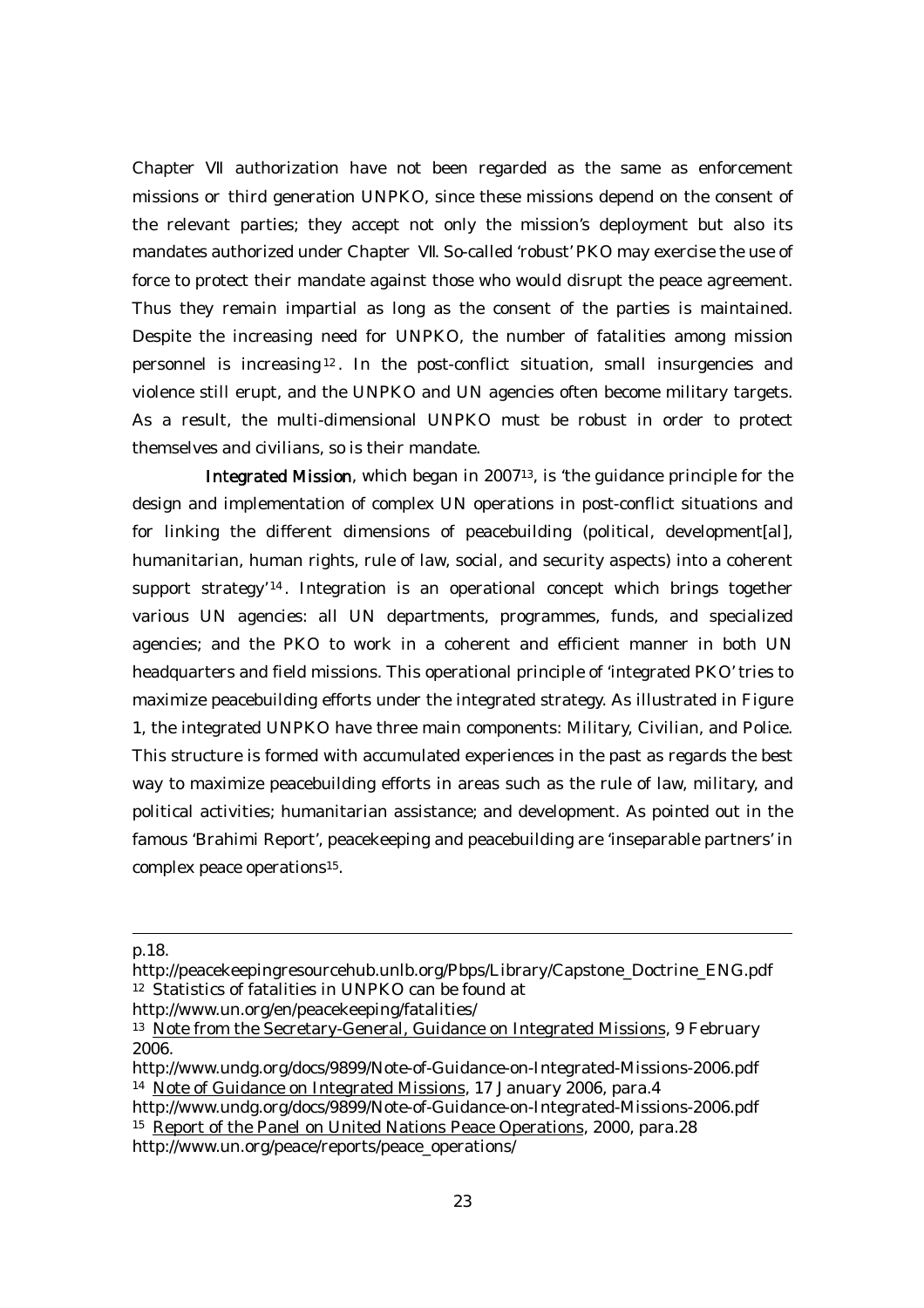

Humanitarian Assistance in Peace Support Operations' 11–12 March 2010 in Bangkok. (Some modifications made.)

The development of UNPKO as described above is a result of responding to changing demands in international security environments, by using the knowledge learnt by trial and error. The traditional UNPKO play an important role in maintaining peace. Such categorization of UNPKO is useful to understand their variety and development. However, it is important to note that every conflict has special characteristics; consequently, every mission should be tailor-made. Further, these characteristics of the four generations represent lessons learnt from past experiences and the changing will of the member states.

#### 2. Peacebuilding and Military Component in UNPKO

UNPKO are unique in that they have both military and political capability; in addition, multi-dimensional UNPKO have the civilian components of peacebuilding expertise, such as police, development assistance and humanitarian support. How has the UN defined peacebuilding and the nexus between PKO missions, and peacebuilding supports at both conceptual and operational levels? This section clarifies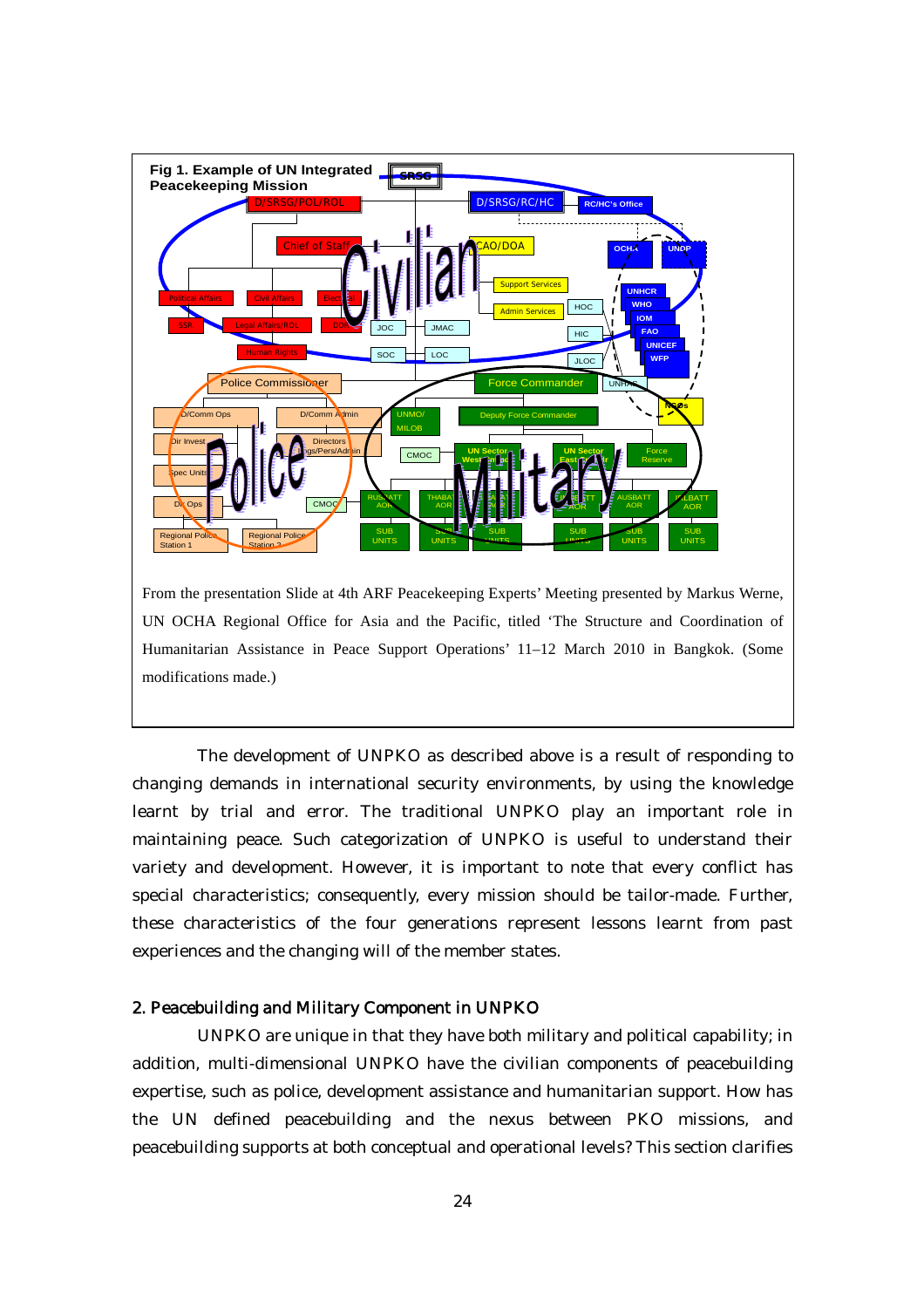the role of the military components in the relationship between UNPKO and peacebuilding.

The most recent document of UNPKO principles and guidelines, titled Capstone Doctrine (2008)' 16, defines peacebuilding as follows:

Peacebuilding involves a range of measures targeted to reduce the risk of lapsing or relapsing into conflict by strengthening national capacities at all levels for conflict management, and to lay the foundation for sustainable peace and development. Peacebuilding is a complex, long-term process of creating the necessary conditions for sustainable peace. It works by addressing the deep-rooted, structural causes of violent conflict in a comprehensive manner. Peacebuilding measures address core issues that affect the functioning of society and the State, and seek to enhance the capacity of the State to effectively and legitimately carry out its core functions<sup>17</sup>

It is clear that the UN recognizes peacebuilding as 'measures' to create and strengthen social infrastructure to build sustainable peace and prevent resumption of conflict. The Capstone Doctrine explains that peace operations consist of five activities, such as conflict prevention, peacemaking, peacekeeping, peacebuilding, and peace enforcement and points out that the latter four activities may overlap, particularly in the early phase of peacebuilding (see Figure 2) when UNPKO are often deployed in the field.



# **UN Peace Operations** Figure 2

*United Nations Peacekeeping Operations: Principles and Guidelines* (2008)

Then, what is expected of UNPKO in this phase? In the Capstone Doctrine, the core functions of a multi-dimensional UNPKO are clearly defined as follows:

<sup>&</sup>lt;sup>16</sup> United Nations Peacekeeping Operations: Principles and Guidelines, *op.cit.* 

<sup>&</sup>lt;sup>17</sup> United Nations Peacekeeping Operations: Principles and Guidelines, *op.cit.* p.18.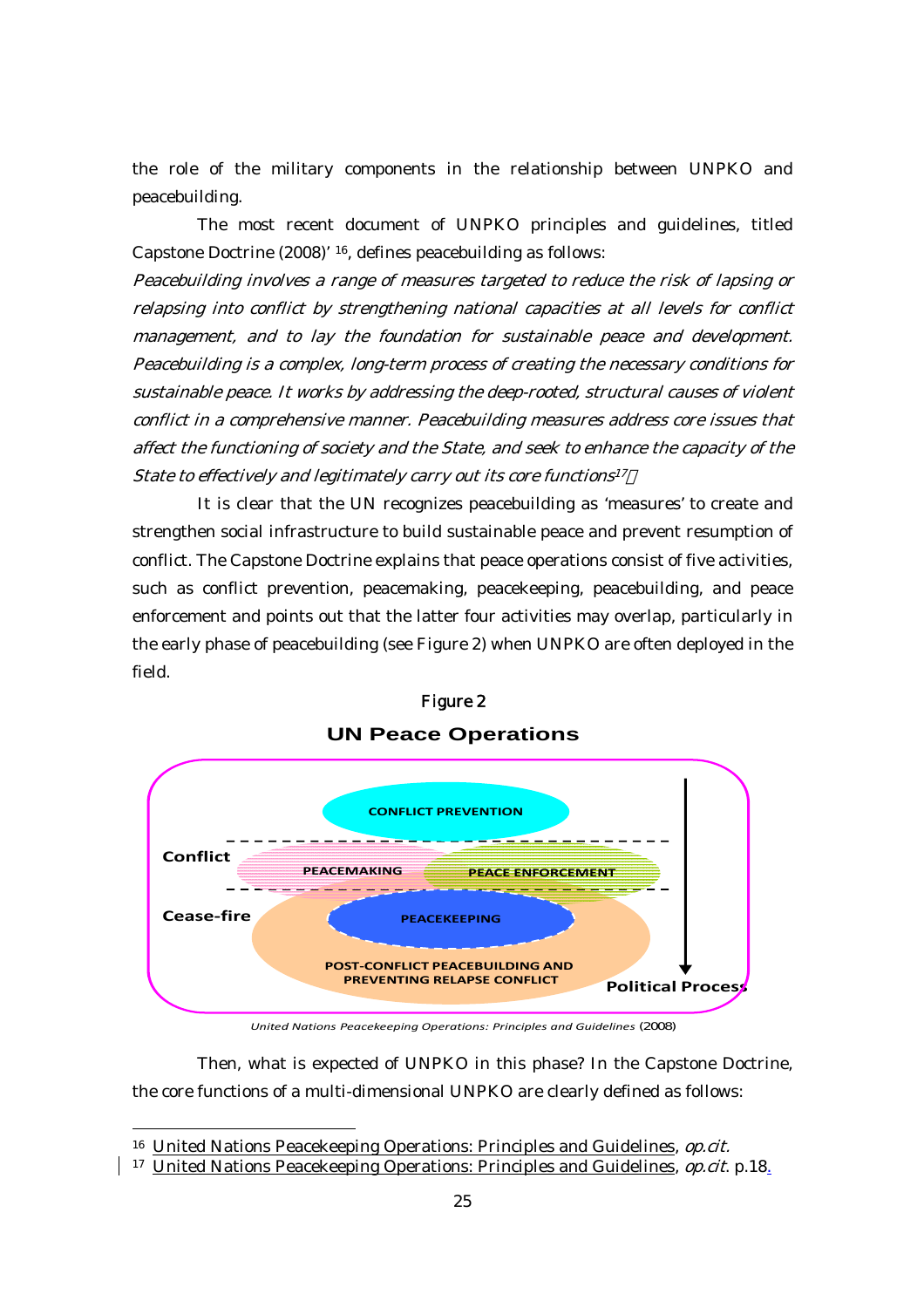(a) Create a secure and stable environment while strengthening the State's ability to provide security, with full respect for the rule of law and human rights;

(b) Facilitate the political process by promoting dialogue and reconciliation and supporting the establishment of legitimate and effective institutions of governance;

(c) Provide a framework for ensuring that all United Nations and other international actors pursue their activities at the country-level in a coherent and coordinated manner18.

These priorities show that the main functions of UNPKO are in the areas of politics and security and serve to create a coordination platform for all UN activities. The military provides a 'secure and stable environment' through their military presence and expertise and also the police component serves 'the rule of law and human rights' which are quoted in function (a). The civilian component, such as Political Affairs, Civil Affairs, and Elections mainly carries out function (b) and also human rights function (a); and all three components deal with function (c) as an integrated operation by sharing information, coordinating activities, and common logistics supports.

A recent report of the Secretary General on peacebuilding, which deals with the first two years after the end of a conflict, listed five peacebuilding priorities to provide support: (1) basic safety and security, (2) the political process, (3) the provision of basic services, (4) restoring core government functions, and (5) economic revitalization19. Items (1), (2), and (4) are identified as the main tasks for UNPKO using their military and political capability. On the other hand, as pointed out in the Capstone Doctrine, since UNPKO 'generally lack the programme funding and technical expertise'20, a function (c) above, UNPKO 'assist' in points (5) and (3), but both of which are primarily conducted by UN agencies and other organizations<sup>21</sup>. This is a simplified explanation of the core functions of UNPKO in the peacebuilding context.

A military component in UNPKO could be divided into three categories; Force Headquarters (FHQ), Military Observation Section (UNMOs/MILOBs), and Formed Military Units (FMUs). Troops Contributing Countries (TCCs) send their military personnel as special military experts to FHQ and UNMOs/MILOBs individually. On

<sup>&</sup>lt;sup>18</sup> United Nations Peacekeeping Operations: Principles and Guidelines, *op.cit.* p.23.

<sup>19</sup> UN Doc., A63/881-S/2009/304, Report of the Secretary General on peacebuilding in the immediate aftermath of conflict, 11 June 2009.

<sup>&</sup>lt;sup>20</sup> United Nations Peacekeeping Operations: Principles and Guidelines, *op.cit.* p.26. <sup>21</sup> Ibid, p.29.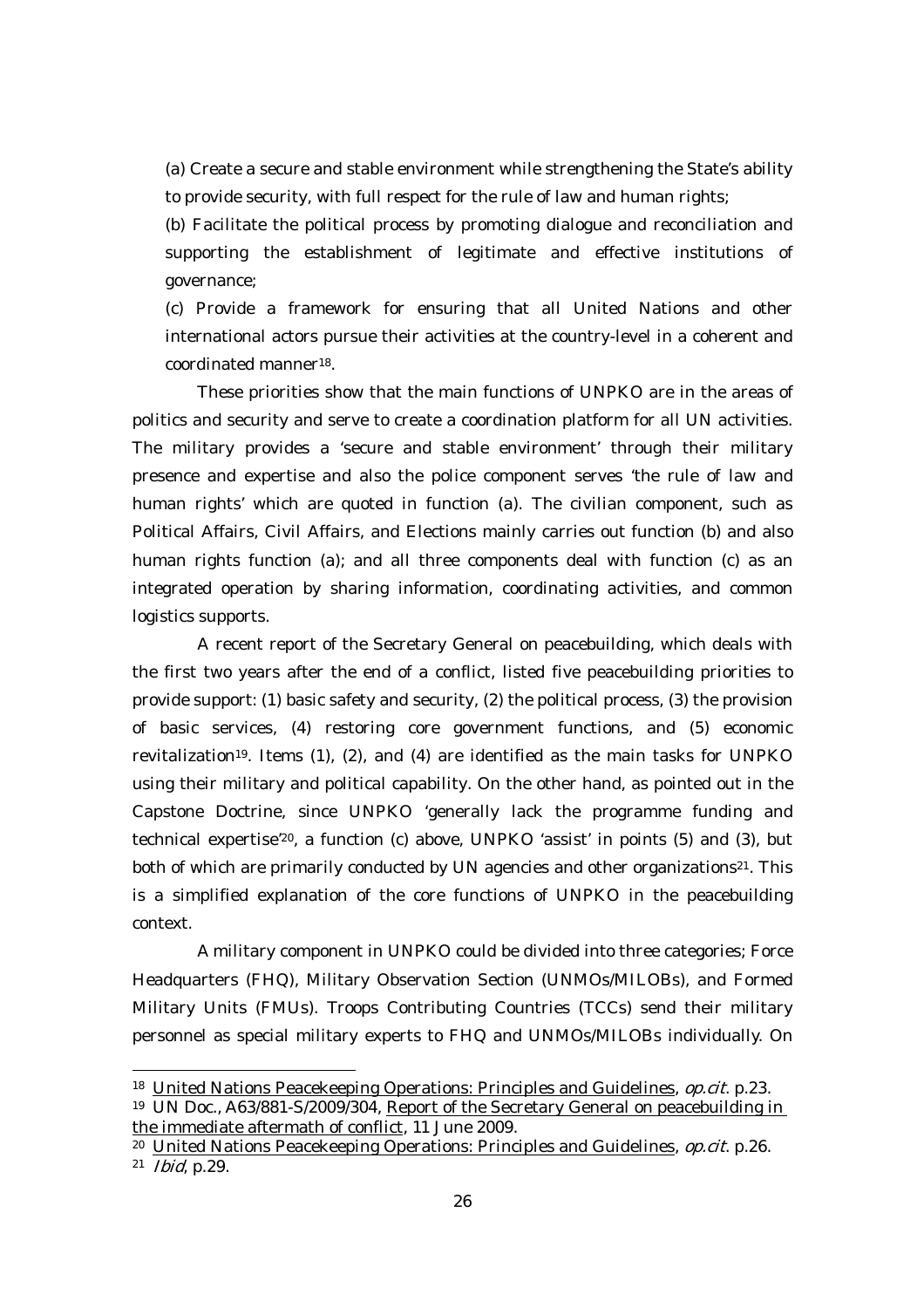the other hand, FMUs are made up of military contingents and vary in size from platoons to battalions; each has a special function such as infantry, construction engineer, aviation, de-mining, and transport. FHQs control all military activities under a Force Commander (FC) of the rank of Major-General. In a military observation section, the United Nations Military Observers' main task includes monitoring various agreements on ceasefires, withdrawals, and demilitarization; patrolling both sides of the conflict, including the areas along the confrontation lines; and investigating allegations of aggression or ceasefire violations.

Military components definitely support these activities through their specialties and skills; for example, they create a secure environment for development and humanitarian activities by patrolling, providing protection, rescue, intelligence activities, and so on. Moreover, their military knowledge is considered necessary to identify weapons, soldiers for DDR projects, and Security Sector Reform (SSR).

The military component enables PKO to monitor and observe ceasefires, create a secure environment, counteract spoilers, protect civilians, and remove mines. It is important to recognize that current UNPKO require a large and well equipped military capability which enables them to operate a mission in fragile circumstances where infrastructure may be limited or destroyed, since only the military can deliver engineering, transportation, and logistics support functions under such harsh environment.

### 3. Current Agenda

 $\overline{a}$ 

 The non-paper titled 'New Horizon <sup>22</sup> ', which was handed out by the Department of Peacekeeping Operations (DPKO) and the Department of Field Support (DFS), suggested that the current peacekeeping operations agenda is 'overstretched'. The scale of missions is overstretched in terms of the number of missions, personnel, budget, and complex mission mandates for peacebuilding. The UN's capacity to respond to all these needs is limited. The number of personnel has increased by about five times between 2000 and 2009; the budget has increased by about six times between 1997 and 2009; and eight large-scale missions, mainly in Africa, have been deployed since 2003. In addition, a robust peacebuilding mandate entails complex operations and requires special experts in various fields. Despite an increasing demand for trained personnel, the training and capacity-building tools for these

<sup>22</sup> Department of Peacekeeping and Department of Field Support, A New Partnership Agenda: Charting A New Horizon For UN Peacekeeping, 2009.

http://www.un.org/en/peacekeeping/documents/newhorizon.pdf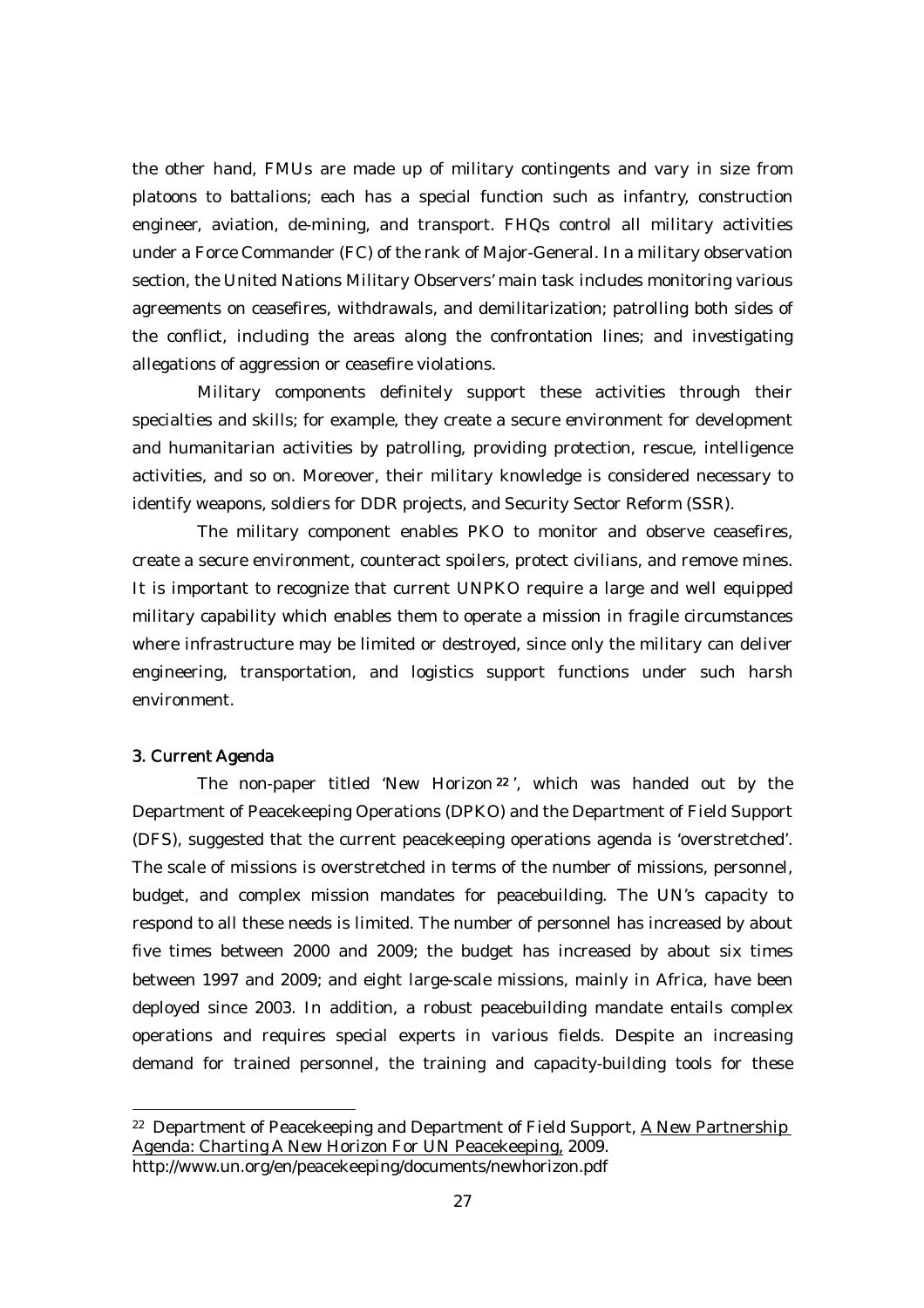personnel are still underdeveloped, and standardization of all personnel, especially military, is urgently needed.

New Horizon states that a key to overcoming this overstretching of resources is to build new strategic partnerships towards achievement of a common goal. How can Japan contribute to these agendas through deployment of military personnel?

# II. Experiences under the Administration of the IPC Law 1. International Peace Cooperation Law

The term 'international peace cooperation (IPC)' is not commonly used in the world. Japan's efforts and response with regard to the international community in terms of financial, personnel, and material contributions, especially to conflict affected countries are expressed by this term. Through IPC efforts, Japan seeks to contribute to national peacebuilding, regional stabilization, and international peace and security, which conduce to Japan's own security. Sending military personnel to UNPKO under the IPC law forms a part of these efforts<sup>23</sup>.

Japanese personnel contribution has been in small numbers until the most recent deployment to MINUSTAH. Until the end of 2009, Japan had deployed 4,931 military personnel in total<sup>24</sup> to seven UN missions including two in East Timor (UNTAET and later UNMISET) and one each in Cambodia (UNTAC), Mozambique (ONUMOZ), the Golan Heights (UNDOF), Nepal (UNMIN), and Sudan (UNMIS). Further, as of the end of 2009, Japanese personnel dispatch was only 39 to three UN missions (UNDOF, UNMIN, and UNMIS) and ranked 84<sup>th</sup> among 116 TCCs<sup>25</sup>. Among the 4,931 personnel, 96 were sent as individual military experts, and 4,835 were sent as formed military units. Unfortunately, the participation of female military personnel is extremely low, with only seven female personnel participating once in East Timor. Whereas the quantitative contribution of troops has been very low, Japan has been the second largest contributor financially to the UNPKO budget, providing 12.53% of funding.

Japan's long reluctance to engage in military deployment abroad was the result of legal restrictions, lack of political will, and public hesitance. However, after some military dispatches were undertaken under the Law Concerning the Dispatch of International Disaster Relief Teams (JDR), the Law Concerning Special Measures on

<sup>23</sup> Web site of the Ministry of Foreign Affairs, 'Japan's Initiatives in Peacebuilding', http://www.mofa.go.jp/mofaj/gaiko/peace\_b/index.html

<sup>24</sup> As of 31 Dec 2009.

<sup>&</sup>lt;sup>25</sup> After Japan has deployed an engineering unit and two SOs to MINUSTAH its rank became 51th.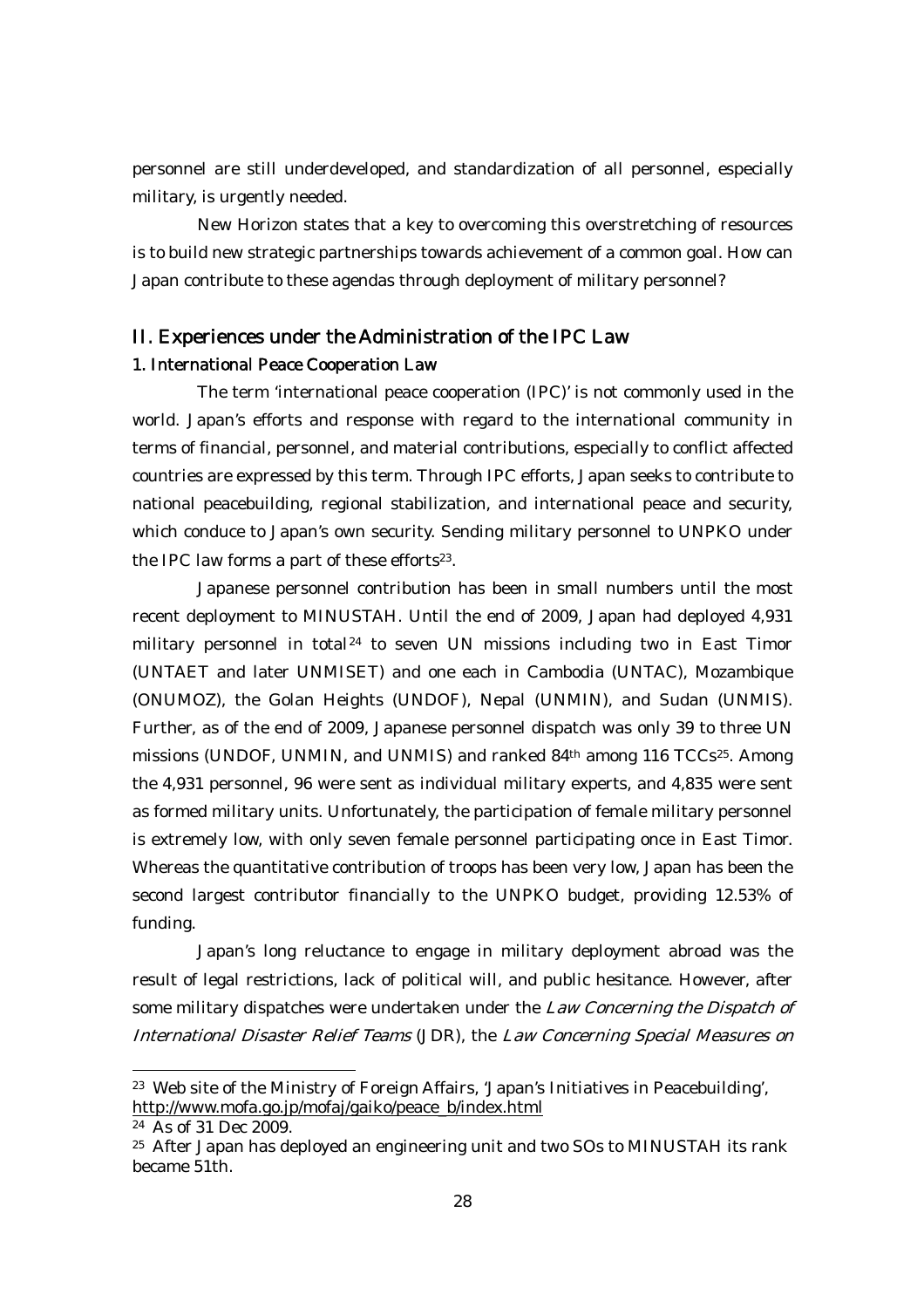Humanitarian and Reconstruction Assistance in Iraq and the Replenishment Support Special Measures Law following the Anti-Terrorism Special Measures Law, public acceptance of military deployments abroad seems to be increasing26.

In the Constitution, Japan has renounced its right to belligerency and collective self-defence. In order to accomplish that aim, Item 2 of Article states 'land, sea, and air force, as well as other war potential, will never be maintained'. The so-called 'Miyazawa four principles', named after the former Prime Minister Kiichi Miyazawa, notes the following points as conditions of Japanese military deployment under the IPC law: The activity (1) should be carried out within the framework of the Constitution and the IPC law, (2) should be supported by the public and engender a high international reputation, (3) should be considered from the point of view of preparedness to take all possible measures to ensure the safety and efficiency of deployed personnel, (4) should be an area that Japan can deal with appropriately. The Miyazawa principles are reflected in the 'five principles' in the IPC law to avoid integration of the 'use of force' and carefully limit the 'use of weapons' by deployed Japanese Military personnel and to ensure conformity with the Constitution.

It is important to note that the 'five principles' in the IPC law are based on the three basic UNPKO principles which were established during the Cold War; in this regard, if existing traditional UNPKO have restrictedly based on the basic principle, deployment in support of traditional UNPKO should not raise any issues of a breach of Constitution technically. Even after experiencing of UNPKO evolution during 1990's, the clearance of the five principles is still a crucial matter for Japan's military deployment to UNPKO under the IPC law. However, Chapter authorizations on UNPKO seem to be given secondary importance during its decision making process, since Japan has deployed its missions to Chapter authorized robust PKO such as UNTAET and later to UNMISET, UNMIS, and MINUSTAH27. In these cases, Japan carefully checked the area of deployment and gave mandates in conformity with the regulations specified in Article 3-( ) of the IPC law.

### 2. Historical Junctures

 $\overline{a}$ 

There are two historical junctures that have encouraged Japan's engagement

<sup>26</sup> The public opinion poll, taken by the Japanese Cabinet Office in October 2009, showed 80.4% of the public support Japan's participation in UNPKO. http://www8.cao.go.jp/survey/h21/h21-gaiko/2-3.html accessed 10 January 2010.

<sup>27</sup> Hironobu Sakai, 'KOKUREN HEIWA IJIKATSUDO (PKO) NO ARATANA TENKAI TO NIHON,' Journal of International law and diplomacy, Vol.105, No.2, 2006, pp.145-174.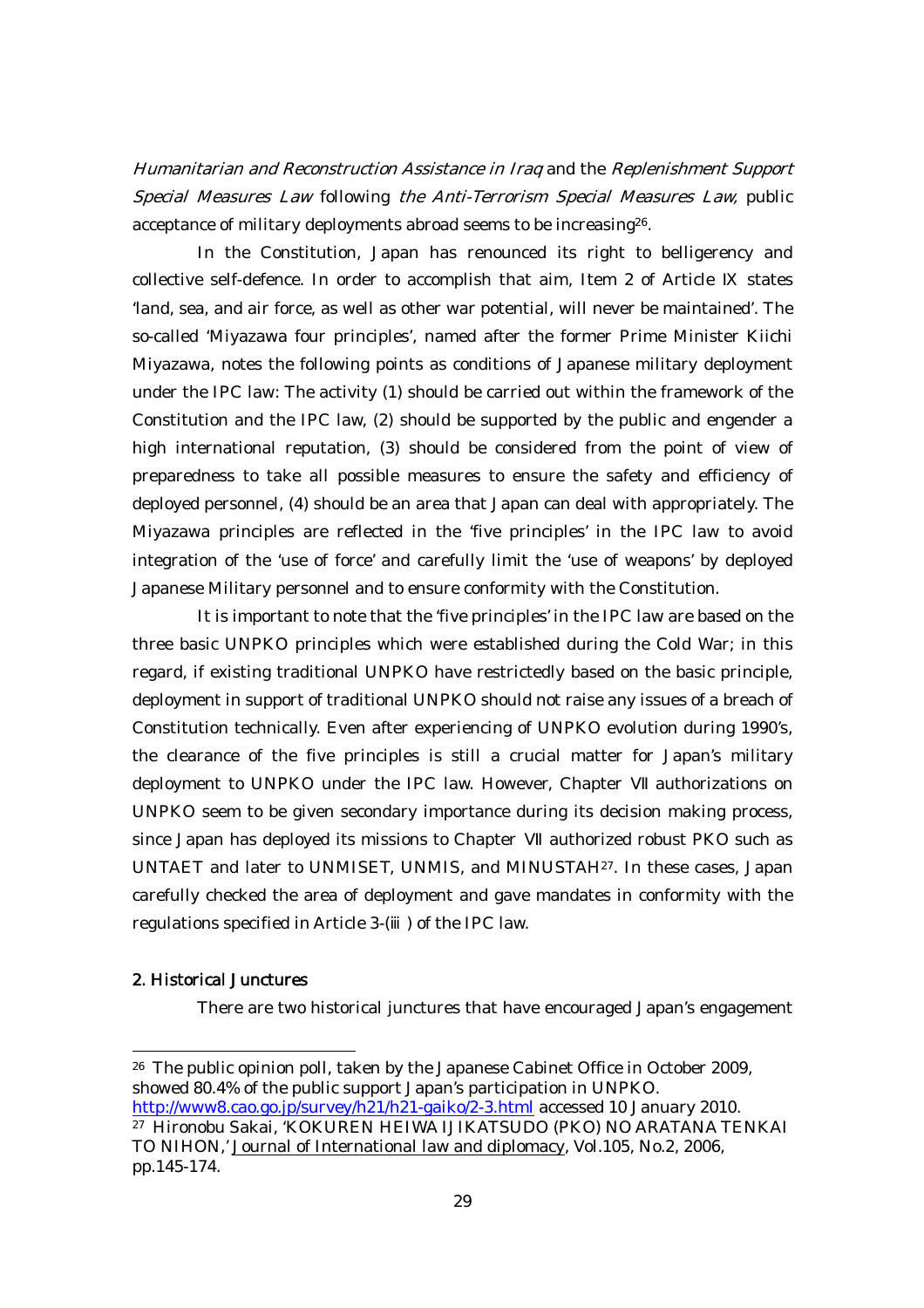in IPC. The First Gulf War tested Japan's preparedness for a new world order. When the First Gulf War occurred in 1991, there was much discussion about sending the Self-Defence Force (SDF) abroad, which split public opinion at the time. Since the first attempts to have the United Nations Peace Cooperation Law (Kokuren Heiwa Kyouryoku Hou) was failed in the Diet, Japan has struggled to send its military abroad so that its contribution to international peace and security would go beyond what critics called 'cheque book diplomacy'. After the enactment of the IPC law in 1992 and up to 2001, there were only three deployments, namely, to UNTAC, ONUMOZ, and UNDOF, while UNPKO had increased. There were still some obstacles such as lack of political incentive and the antimilitaristic nature of the Japanese public.

The 9/11 attacks on the United States was the second turning point, which triggered Japan to accelerate the dispatch of military troops overseas. To emphasize the strong relationship between Japan and the US, the former Prime Minister Mr. Junichiro Koizumi who was strongly supported by Japanese citizens enabled two historic dispatches by creating two special legal measures. The epoch-making foreign dispatch of Japan SDF was a 'humanitarian and reconstruction assistance and support mission' operated by the Ground Self-Defence Force (GSDF) and the Air Self-Defence Force (ASDF) in Iraq and Kuwait from January 2004 to June 2006. Further, the Maritime SDF (MSDF) was sent to provide logistical support in the Indian Ocean for Operation Enduring Freedom led by US and international coalition forces. Since then, it appears that the foreign dispatch of SDF to international peace cooperation activities has been broadly accepted by Japanese citizens and international expectations for Japan's military deployment have increased.

There is an obvious political tendency to increase the sending of military personnel on international peace cooperation missions, under either a bilateral or a multilateral framework. On 18 January 2008, the former Japanese Prime Minister Mr. Yasuo Fukuda outlined his vision in opening remarks to the Diet<sup>28</sup> that defined Japan as a 'peace-fostering nation (Heiwa Kyouryoku Kokka)' and he repeated this vision at Davos Forum on 26 January stating that peacebuilding is one of Japan's diplomatic pillars29. Even after Japan experienced a historic political change in September 2009, the new government does not seem to have changed this basic principle in the

<sup>28</sup> The Opening Remarks by the Prime Minister Mr. Yasuo Fukuda at the 169th Diet on 18 January 2008. http://www.kantei.go.jp/jp/hukudaspeech/2008/01/18housin.html accessed 13 January 2010.

<sup>29</sup> Special Address by Mr. Yasuo Fukuda, Prime Minister of Japan, on the occasion of the annual meeting of the world economic forum (Congress Centre, Davos, Switzerland 26 January 2008) http://www.mofa.go.jp/POLICY/economy/wef/2008/address-s.html accessed 13 January 2010.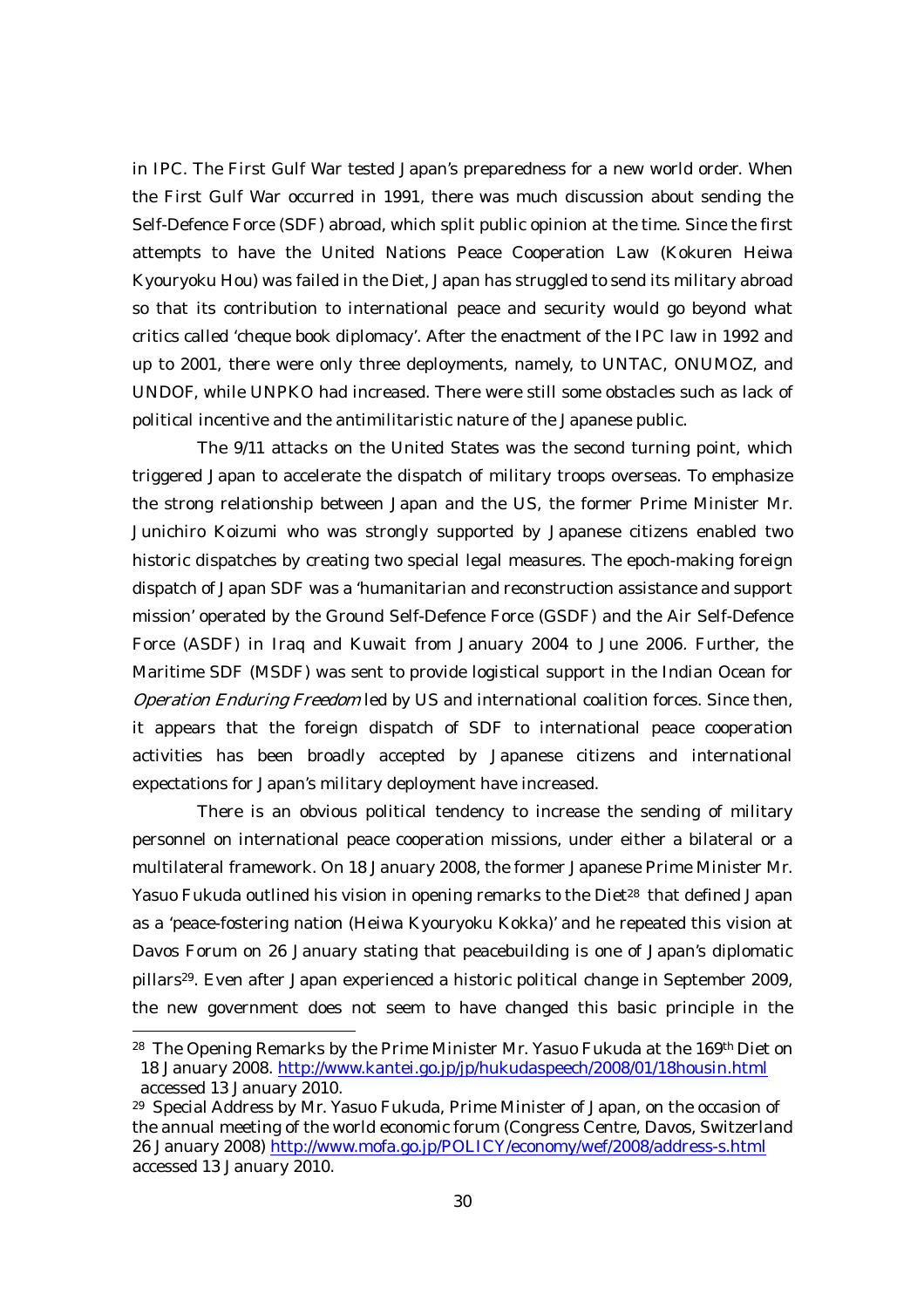international peace cooperation arena<sup>30</sup>. The most recent deployment was an engineer battalion to MINUSTAH in February 2010 (about 350 personnel), which might be another historic turning point in Japan's PKO dispatch. The outstandingly quick deployment within twelve days since the directive given by the Defence Minister exemplifies Japan's new endeavour with regard to military dispatches abroad.

#### 3. Practices under the IPC law: A Responsible Back-seat Player?

Japan's past experiences of deployment to UNPKO could be characterized as a 'responsible supporter'. Since the Japanese Constitution prohibits the 'use of force', Japan's deployed military personnel and units must avoid integrating into the 'use of force' activities of other actors. This factor has influenced the areas of Japanese military contribution in UNPKO. This section examines the past experience of Japan's military contribution to UNPKO under the IPC law, according to four categories and current characteristics of UNPKO, two deployment types, and its activities.

As mentioned, the 'five principles' are given due consideration when a deployment decision is made, but experience shows that Japan can participate every generation type of mission under the current legal system. Among above mentioned seven UN missions, UNDOF is the only traditional UNPKO that Japan has experienced. Japan has sent six arms monitors (AMs) to a political mission UNMIN, which is administrated by the UN Department of Political Affairs. The other missions were all multi-dimensional PKOs, especially UNTAET, UNMISET, and UNMIS are fourth generation missions under Chapter authorization. It should be noted that Japan has contributed to the integrated mission, by dispatching a Database Development and Maintenance Officer to UNMIS Joint Mission Analysis Centre, which is a newly created section to 'ensure that all peacekeeping missions have in place integrated operations monitoring, reporting and information analysis hubs at Mission headquarters to support the more effective integration of mission-wide situational awareness, security information and analysis for management decision making'31.

As explained in the section I-2, TCCs deployed their personnel to UNPKO military components in two ways, i.e., sending individual military experts and deploying formed units. Staff Officers (SOs) who work in the FHQ and as MOs/AMs in

<sup>30</sup> A Speech by Prime Minister Yukio Hatoyama, at the 64th Session of the UN General Assembly (September 24, 2009)<br>http://www.mofa.go.jp/policy/un/assembly2009/pm0924-2.html,

<sup>&</sup>lt;sup>31</sup> DPKO Policy Directive, Joint Operations Centres and Joint Mission Analysis Centres, 1 July 2006, p.2.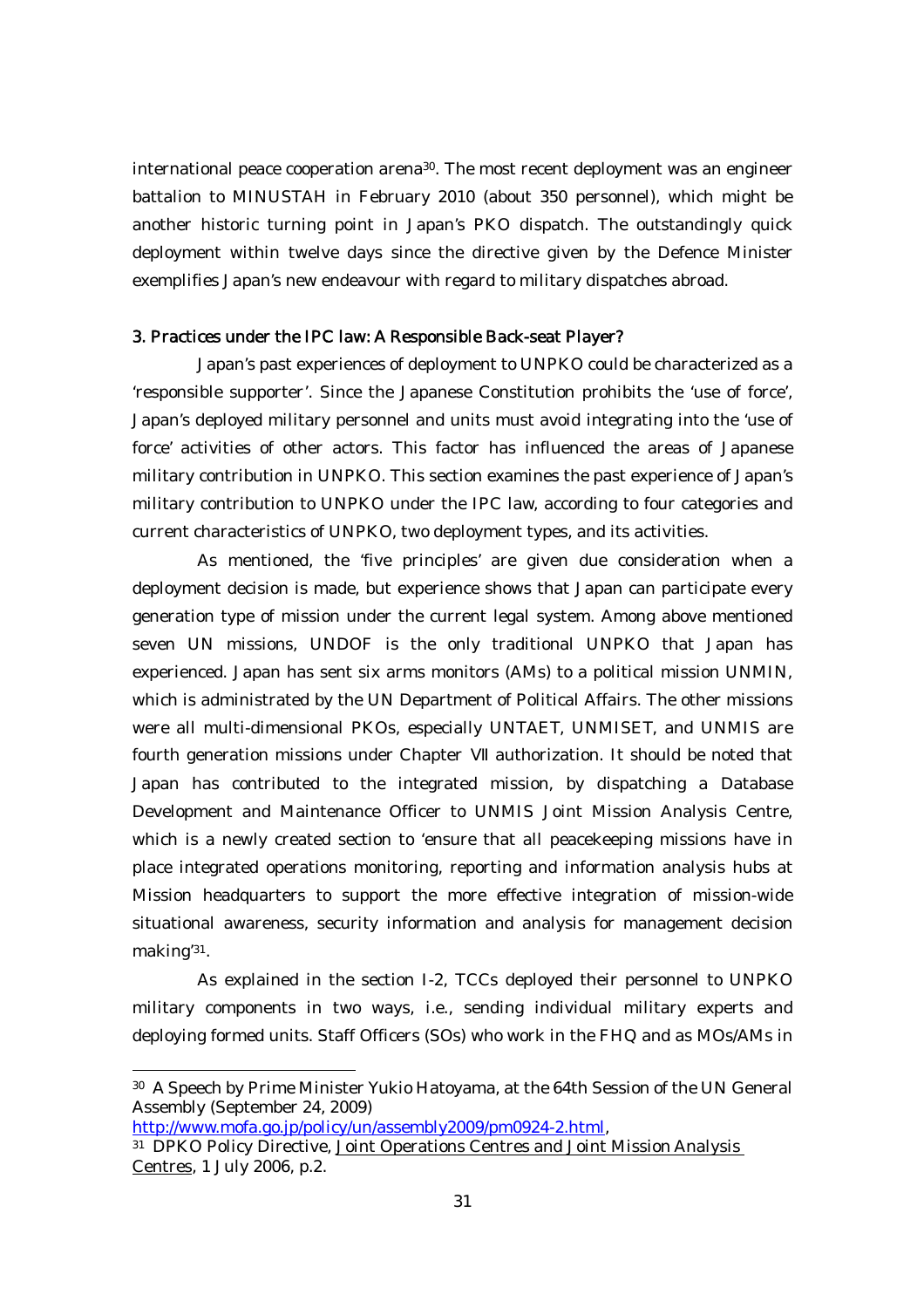the military observation section or the arms monitor section are deployed on an individual basis. Japan has sent 16 (eight personnel twice) MOs to UNTAC and ten (five personnel twice) SOs to ONUMOZ, 29 (two personnel 13 times plus three personnel since Feb 2009) to UNDOF, 17 SOs to UNTAET and UNMISET, 6 (two personnel three times) to UNMIS and 18 (six personnel three times) AMs to UNMIN.

Individual personnel sent as SOs to headquarters are expected to act as liaisons of the FMU by coordinating between the SDF units sent and UNPKO headquarters. Basically, all TCCs contributing to formed units are expected to be represented at the FHQ. These SOs' positions at FHQ have been limited to administrative tasks such as logistics, public relations, database management, and transportation. A management position that is normally taken by an officer at the rank of Colonel or higher, who can engage in the planning of strategy and operations, has never been assigned. Importantly, the military rank of Japanese officers sent to FHQ is either Lieutenant Colonel, Major or Captain as 'staff'. It limits its contribution and assigns them low authority in the mission. These unit functions and officers' positions are certainly important for the mission's maintenance and operation; however, they could be considered supportive and not principal roles. The practice of sending a higher ranked officer to FHQ when an FMU is sent is an important aspect of intelligence gathering and promoting Japanese contribution within a mission. Two SOs, a Logistics Officer and a Database Development and Maintenance Officer in UNMIS are a rare case among others in the past, since Japan had not deployed units.

It should be mentioned that some Japanese AMs in UNMIN have been playing important roles in the mission with their high reputation of working diligence. Some personnel have been assigned as the leader of a monitoring team which is normally composed of three personnel who have different nationality<sup>32</sup>. Japanese AMs have also been assigned to SO position in UNMIN Arms Monitor Headquarters such as an Information Officer and a Senior Training Officer <sup>33</sup> . These examples show that Japanese military personnel have enough capability to play a responsible role in FHQ and expectation from others is high.

On the other hand, sending individual personnel, such as MOs/AMs, should be done more frequently. MOs were sent only to UNTAC in 1992 and AMs have been sent to UNMIN since 2007. The deployment of non-armed and uniformed military personnel seemed a suitable way for Japan to make contribution. Since they do not

<sup>32</sup> According to an interview with deployed UNMIN personnel.

<sup>33</sup> Interviews with UNMIN deployed Japanese personnel on 15 and 26 October 2009. Some additional information after interviews has been gained through e-mail exchanges.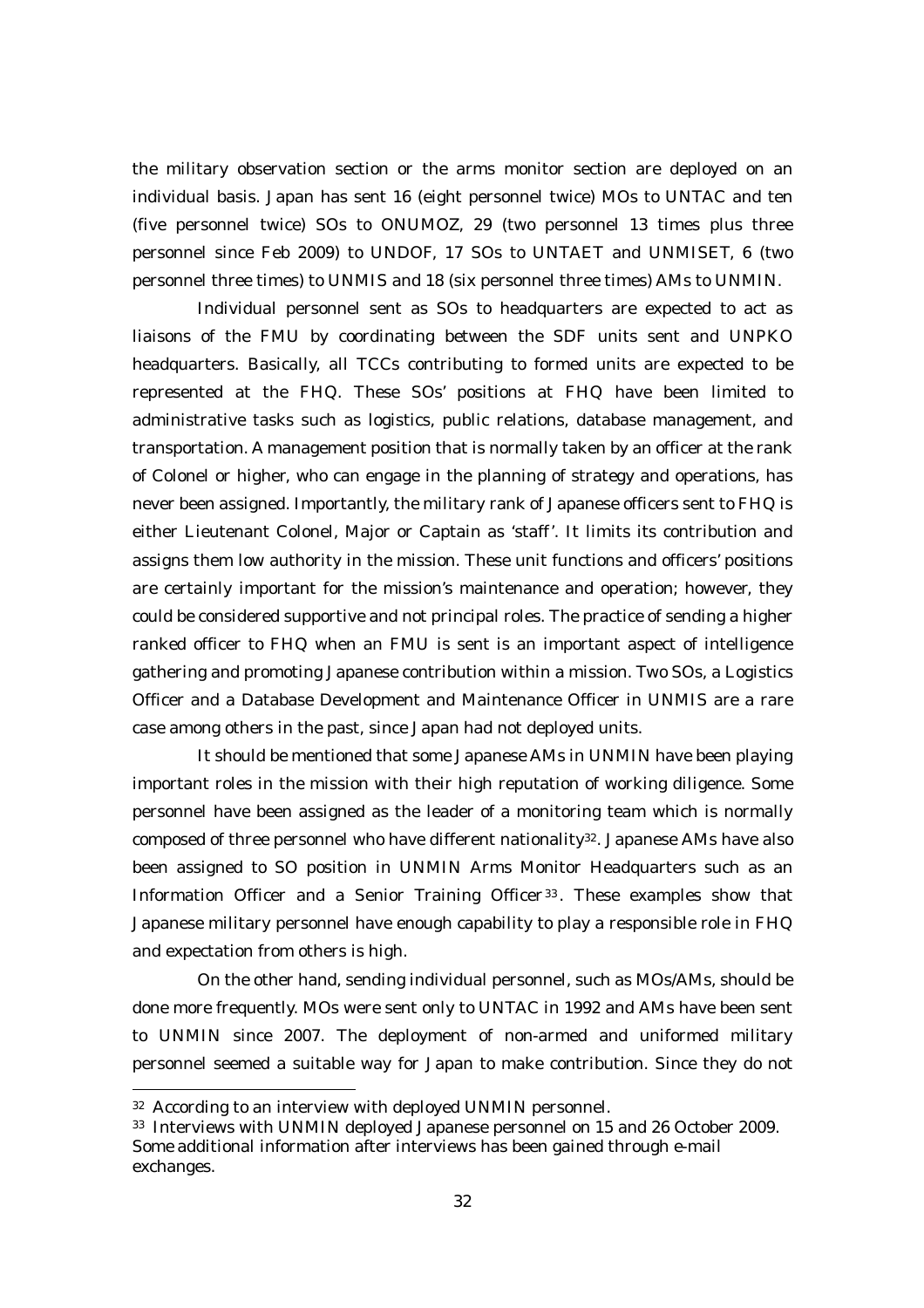carry weapons and wear non-military uniform, the issues raised by  $Itaika^{34}$  are not relevant. The activities of AMs in UNMIN that are involved in monitoring and observing Maoist Camps and arms storages have assisted in promoting the peace process. Thus Japan can contribute to peacebuilding efforts as regard to DDR and SSR processes, by providing military specialists to identify military personnel and weapons, monitoring military camps, and gathering related information.

 Japan has deployed 4,835 personnel to FMUs for five UNPKO missions. Their main functions have been either in engineering or transport. Almost all of them are at the battalion or company level; Engineer battalions have been sent to UNTAC, UNMISET, and UNTAET, movement control units to ONUMOZ, transportation units to UNDOF. Basically, these are logistics functions and the first aim of these is support of a mission's core task. The core task of military units which was mentioned in I.2 is to act as so-called Peacekeeping Forces (PKF), which mainly consist of infantries mandated to patrol, defend, protect, and maintain security and order in an area. The IPC law stipulated 17 assignments (see Table 3); FMOs can participate in all except (g), (h), (i), and individual military personnel can participate in all. No units had ever been assigned to the PKF activities, which had been frozen up to 2001. After the IPC law was revised in 2001, Japan became able to conduct PKF activities both technically and legally; however, it has sent no FMU mission to PKF assignments. The endorsement of the Diet was required to send FMU as a PKF missions. One assumes that there is still some hesitation over taking such a responsibility and burden in foreign operations, and thus politics and the public are not yet ready to accept the challenge35.

<sup>&</sup>lt;sup>34</sup> Ittaika means to 'form an integral component of' use of force by another party which arguably violates Article of the Japanese Constitution.

<sup>&</sup>lt;sup>35</sup> There is an interesting Article in Mainichi Shinbun in 15 Feb 2010, where a command JSDF staff is quoted as saying that when he found the word 'engineering' in the SG's call for MINUSTAH military deployment, he thought Japan could send troops.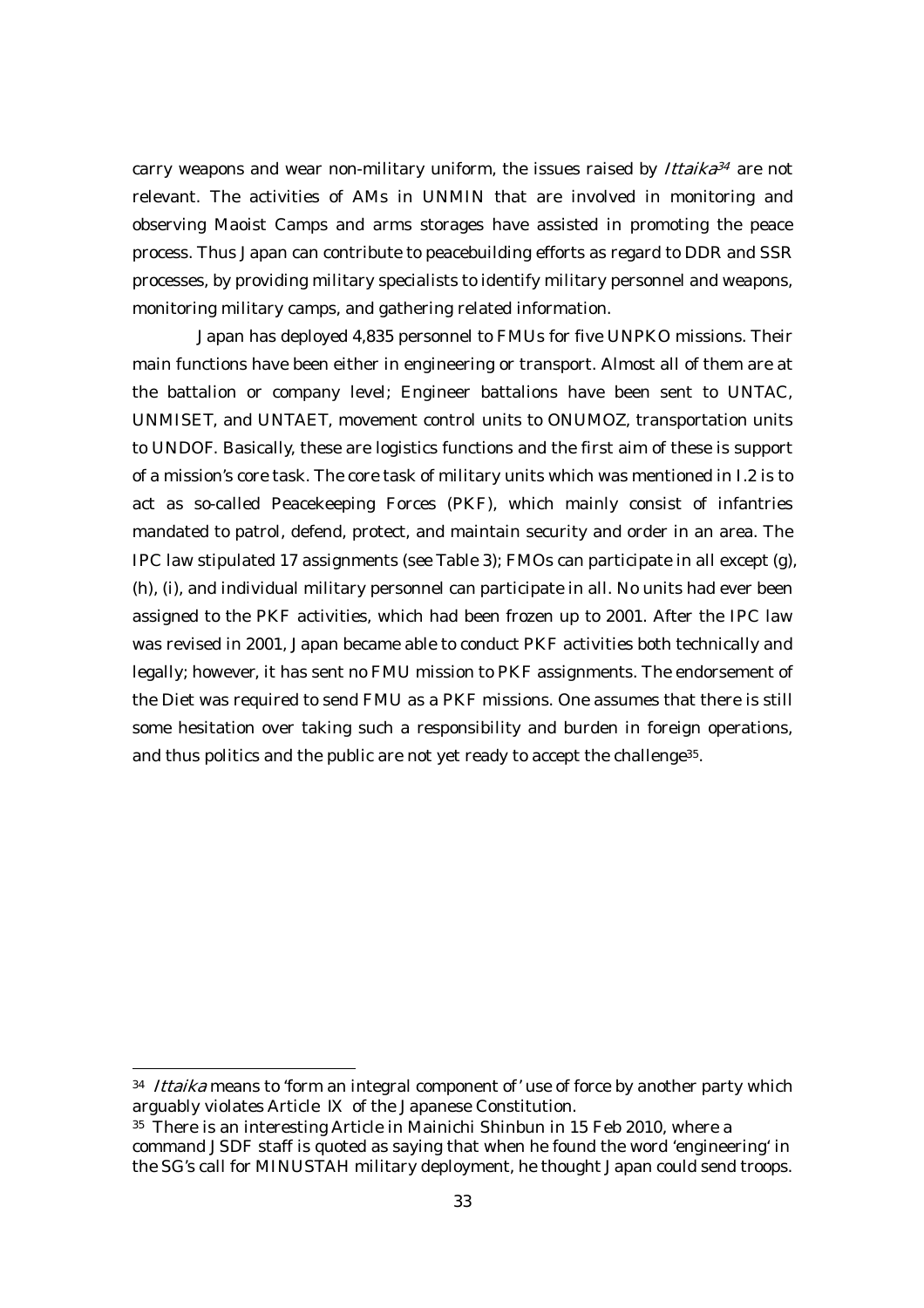|              | <b>International Peace Cooperation Assignments</b>                                               | Unit | Individual |
|--------------|--------------------------------------------------------------------------------------------------|------|------------|
| a            | Monitoring of Cease-Fire/Demobilization                                                          |      |            |
| $\mathbf b$  | <b>Stationing and Patrolling</b>                                                                 |      |            |
| $\mathbf{c}$ | <b>Weapons Inspection</b>                                                                        |      |            |
| d            | Collection, Storage, or Disposal of Abandoned Weapons                                            |      |            |
| e            | Assistance for Cease-fire Line Setting                                                           |      |            |
| f            | Assistance for Exchange of POW                                                                   |      |            |
| g            | Monitoring of Election                                                                           |      |            |
| h            | Advice or Guidance for Police Administration                                                     |      |            |
| i            | Advice or Guidance for General Administration                                                    |      |            |
| j            | <b>Medical Care</b>                                                                              |      |            |
| $\bf k$      | Search for <i>Rescue</i> of <i>Affected People</i> and <i>Assistance</i> for <i>Repatriation</i> |      |            |
|              | Distribution of Daily Necessities to Affected People                                             |      |            |
| $\mathbf n$  | Installation of Facilities/Equipments Damaged by Conflict                                        |      |            |
|              | m Repair/Maintenance of Facilities/Equipments Damaged by Conflict                                |      |            |
| $\bf{0}$     | Restoration of Environment Damaged by Pollution/Conflicts                                        |      |            |
| p            | Transportation, Storage, Communication, or Construction                                          |      |            |
| q            | Other Activities Similar to Above prescribed by Cabinet Order                                    |      |            |

#### Table 3. International Peace Cooperation Assignments under the PKO law

The activities of engineering units in UNTAC, UNMISET and UNTAET should be specially focused, since it has high reputation for high skill and equipment. For the first time, the deployment to UNTAET and later UNMISET involved peacebuilding support projects such as landscaping the grounds of elementary schools and cultural exchange programmes with local communities.

Japanese personnel have gained a high reputation internationally because of their qualifications, punctuality at work, and disciplined work attitudes. From the perspective of their impact on peacebuilding in the field, sending an engineering unit to reconstruct roads, buildings, and schools is not only essential but also a good way to contribute to peacebuilding. On the other hand, the political mileage and direct peacebuilding impact generated by a transportation unit, or an SO's office work at a mission's headquarter are difficult to measure; nevertheless, these contributions of deployed personnel are very important and greatly admired.

It is important to note that TCCs are responsible for the operational and logistical preparation of all personnel and equipments; in addition, they are responsible for supplying national personnel as a National Support Element (NSE)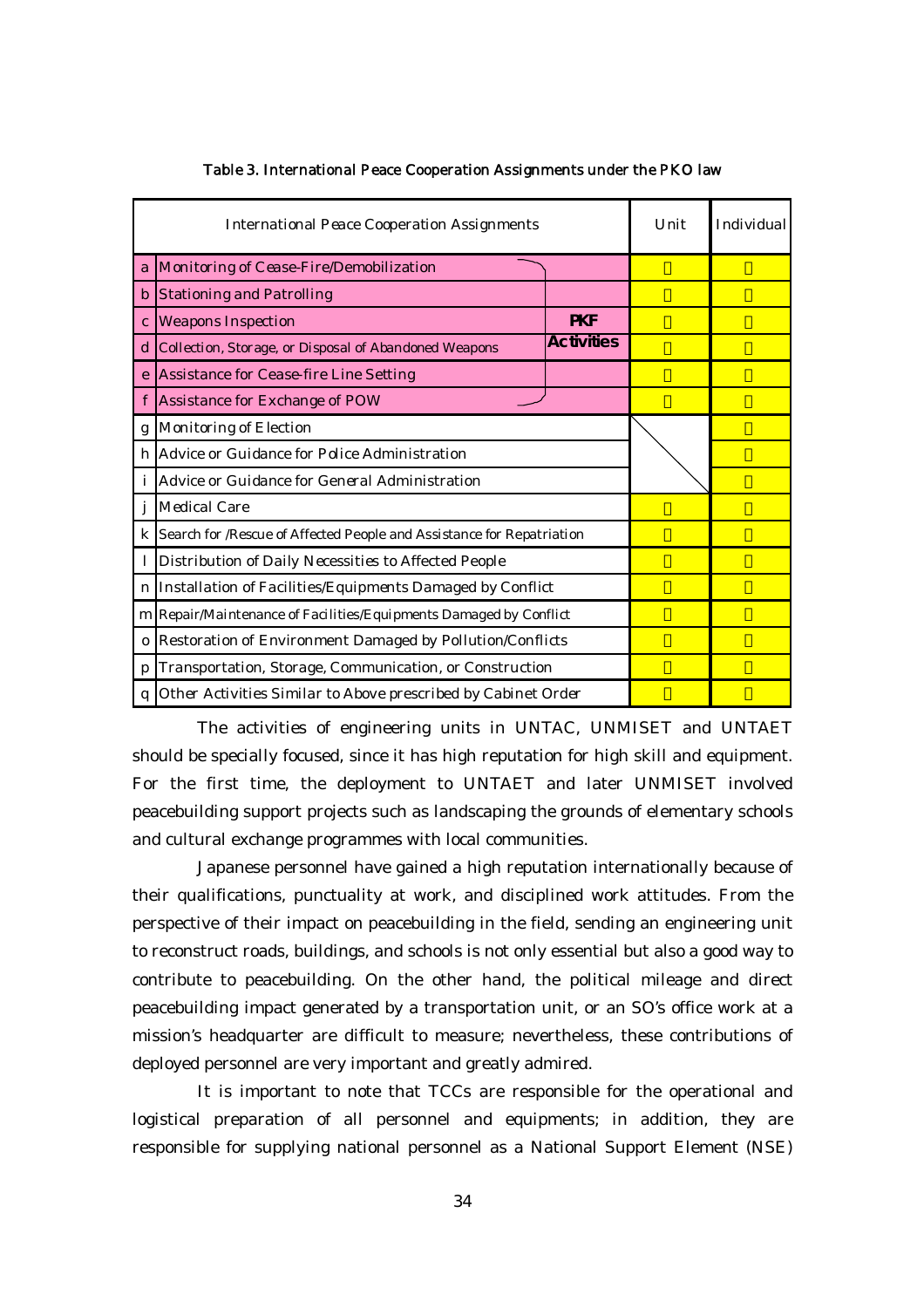and for logistical support of contingents36. When TCCs send their units to UNPKO, equipment needed to implement the given mandate has to be prepared by the contributing country itself. In this respect, units sent to missions like UNTAC, ONUMOZ, UNTAET/UNMISET, and UNDOF have a transport support contingent. These personnel are not counted as personnel contribution to UNPKO but counted as members of the International Peace Cooperation Corps under the IPC law. MSDF and ASDF have provided logistics support for FMUs with C-130 transport planes and U-4 multipurpose assistance planes with the supply ship Towada, transport ships Miura, Ojika, Osumi, and Escort ship Mineyuki.

The duration of Japan's past contribution to UNPKO was generally consistent. In the early 90s, missions like UNTAC and ONUMOZ were intensive and a short term, lasting about two years, and withdrawn after the first national election. Currently, UNPKO have difficulty in predicting their exit, and the deployment period has been extended to more than two years; hence, Japan's deployment period has likewise, extended. The mission to UNDOF has continued for 14 years since it began in 1996; also, the deployment to UNMIN, which started at almost the same time as UNMIN's establishment, has continued for more than three years.

## **Conclusion**

 $\overline{a}$ 

The strength and uniqueness of Japan's contribution to UNPKO through deploying its military personnel should be re-examined in relation to the needs of multi-dimensional UNPKO and broad peacebuilding efforts. There is no doubt that Japan can deploy and contribute to multi-dimensional, robust, and integrated UNPKO as it has done in UNTAET, UNMIS, and MINUSTAH.

The Japanese military, SDF, is highly respected given its personnel's strong-discipline, high skill level, and high quality of work. Their work has positioned Japan as a responsible international peace cooperation partner; however, their political role in missions has been modest and supportive. The small number deployed on missions makes it difficult to accumulate experience and demonstrate the SDF's contribution to the UNPKO framework. As a future agenda, especially on the basis of recent trends and the needs of UNPKO, a comprehensive dispatch of Japanese civilian, police, and military personnel might be a good option to highlight Japan's contribution under the IPC law. Upgrading of the deployed commander at a mission's headquarters should be considered to enable that person to take on more responsibility. Moreover,

<sup>36</sup> Department of Peacekeeping Operations Force Generation Service, Guideline for TCCs Deploying Military Units to UNMIS, May 2005, p.27.